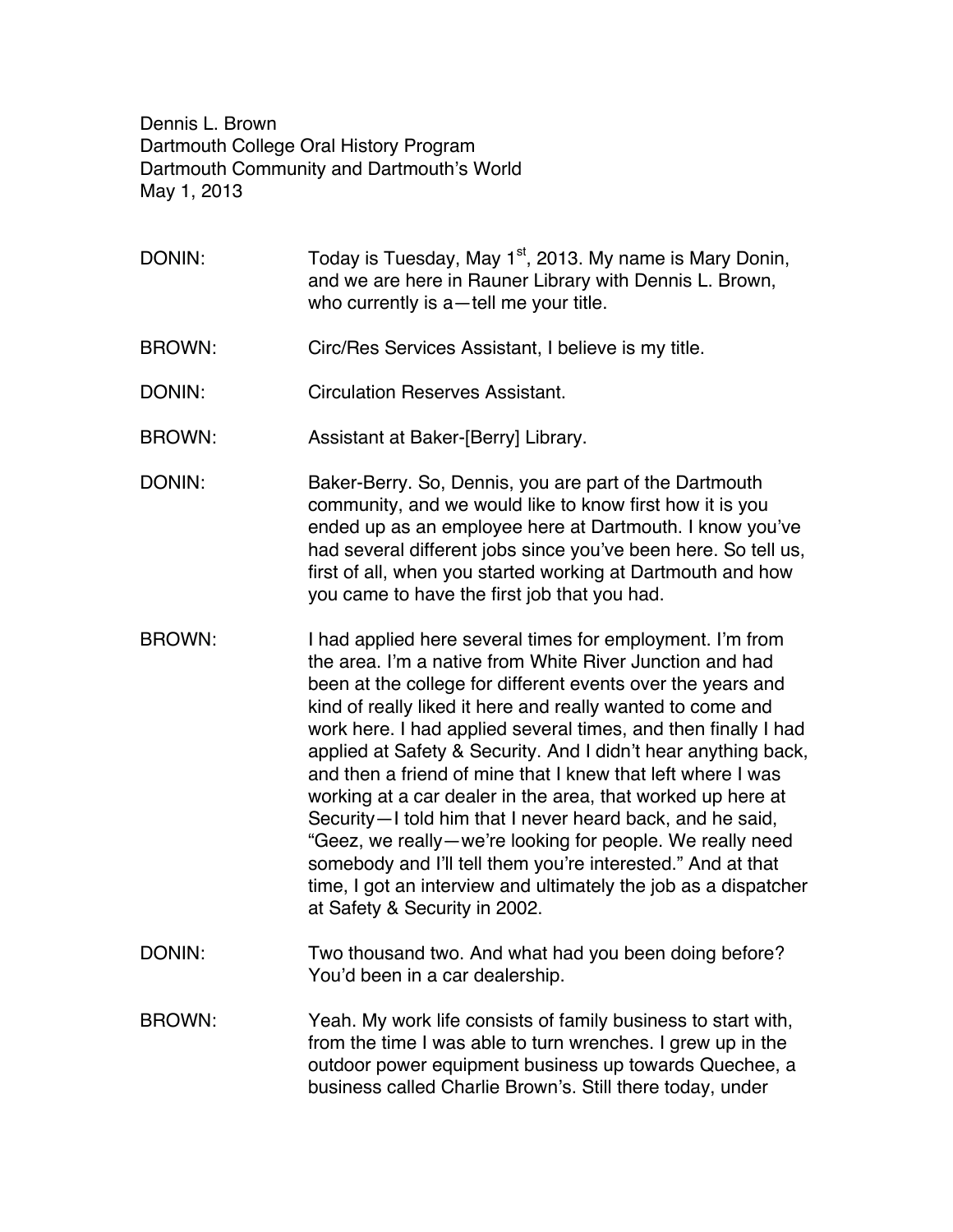different ownership. So I'd worked there all through high school, and my main purpose in life at that time was to put the new stuff together that came in. Snow blowers, which were so new to everyone back then, came in a box, and the handles and so forth had to be put on 'em, and so that's what I did.

We actually were in that business at a good time. The market had just come out with snow blowers, basically, and it hadn't been saturated like it is today. So mowers and snow blowers were relatively new, and so it was a good time to be in that business.

So I worked there through high school, and then I stayed on there ten years after I was out of high school full time. Had a family falling-out, so I moved on to the car dealer, where I worked there for 14 years, and then up to here.

During that time, I was also in the Army Reserve, and then I moved from that to Army National Guard and did a tour at Desert Storm in 1990-'91.

- DONIN: Wow! Well, that must have given you good training to be a Safety & Security officer here.
- BROWN: It really did help, yeah, the discipline and wearing the uniform and some security things. Yeah, that was a big help.
- DONIN: Mm-hm. So you started here at Safety & Security in 2002. Was Harry Kinne the boss at that point?
- BROWN: No, Bob McEwen was here when I started, as a proctor.

DONIN: Yeah, they call him "the proctor."

- BROWN: College proctor, yeah.
- DONIN: College proctor. And that means he's the sort of chief of police?

BROWN: Yeah.

DONIN: Uh-huh. And then Bob McEwen retired, right?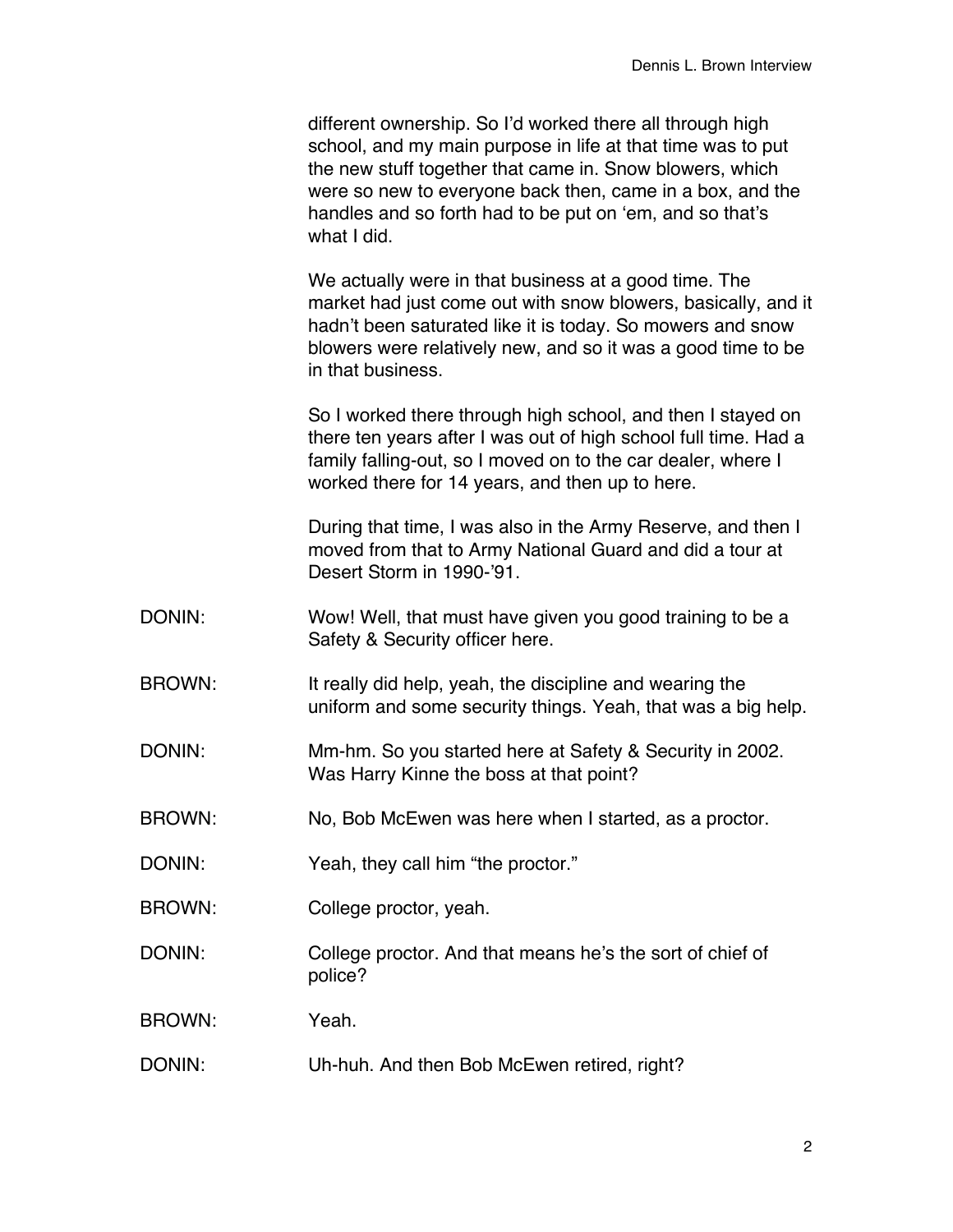- BROWN: Yeah. I was there probably—somewhere near a year and a half, I think. And then Harry took over. And about that same time, I was the first person that Harry had hired. I moved from dispatch to becoming a patrol officer, and I was the first person that was actually hired. You have to go through a process, even though you're there. And so I think I was his first person that was hired.
- DONIN: As a patrol officer.

BROWN: Anybody for S&S, you know, when he got there.

DONIN: Yeah. Huh! Great!

So tell us, what was your experience with sort of learning, once you became an employee here—what did you learn about the culture of Dartmouth, what the place was like? I mean, were you surprised by anything that you learned first as a dispatcher and then as a patrol officer?

BROWN: Yeah. That's a good question. I learned so much over at Safety & Security about different student needs and family needs and crises and—geez, the list could go on and on. You know, I dealt with everything from unlocking doors to saving lives.

> And when I was dispatching, I had a young female call me once, and it was beginning of freshman term. Her car broke down, and she was crying on the phone, saying, "I'm gonna be late, I'm gonna be late." And she said, "Geez, this is the worst day of my life." And that was *her* crisis at the time, but it just—I thought to myself as I was listening to her—of course, this is very important to her, but at the same time, I'm thinking, *If that's the worst day in your life, things aren't too bad.*

DONIN: Right. Truly. A reflection of her young age, among other things.

BROWN: Yes.

DONIN: Yeah.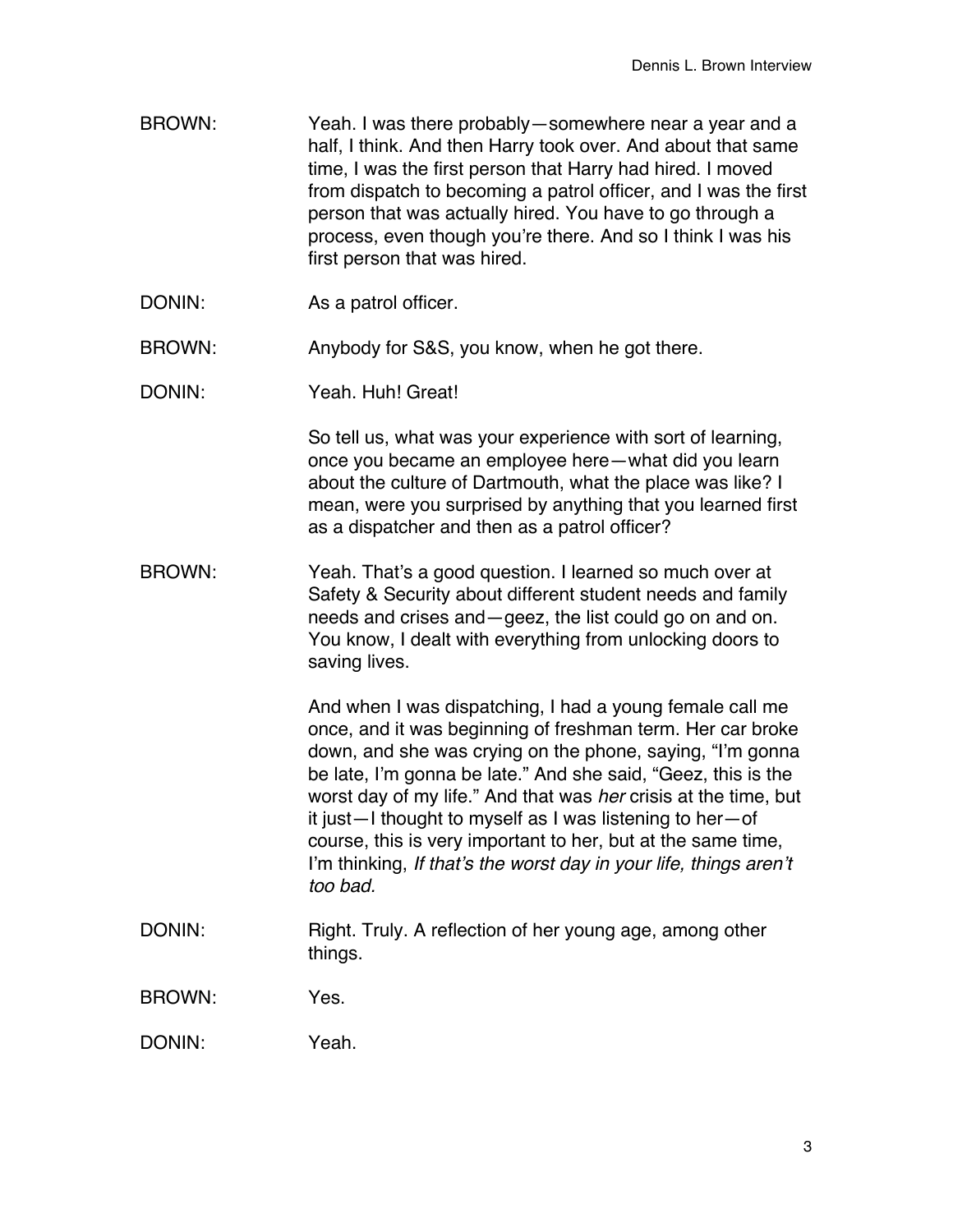So did you—I mean, your focus was obviously the students, but you must have interacted with other members of the community, whether it's staff or—

- BROWN: Staff.
- DONIN: faculty?
- BROWN: Yeah, everybody: citizens, visitors, of course staff, faculty, students, employees, union employees, all employees. Yup. I responded to I believe it was a faculty member over at Reed Hall one night that had drove her bike—it was dark over there, and she went into, like, a—oh, it's like a bulkhead thing that goes down underneath Reed, that she crashed and went down into and got all banged up.
- DONIN: Oh, dear!
- BROWN: I took her to the hospital and dropped her off there, and then went back, and then I investigated where—'cause it was so dark. I discovered there was a light out, so I made arrangements to get that fixed. And then things were kind of quiet, so me and a fellow officer took her bike, and her chain fell off when she went over into this ditch kind of thing, concrete thing. And we straightened out her chain and bent her handles back, and I got her bike all fixed up for her, anyways. Or we did. And so when she got back, I let her know about that, that I'd fixed the light and reported all this. And she was very grateful. And that's the kind of service that we try to do over there.
- DONIN: Your skill with small machinery and fixing things came in handy.
- BROWN: It did. [Laughs.]
- DONIN: I bet more than once.
- BROWN: Yeah. Certainly did.
- DONIN: Yeah. And did you see your job as one of—you know, was it primarily protecting people from harm or was it educating them about sort of—you know, what's allowed and what's not allowed? You know, there are a lot of different ways to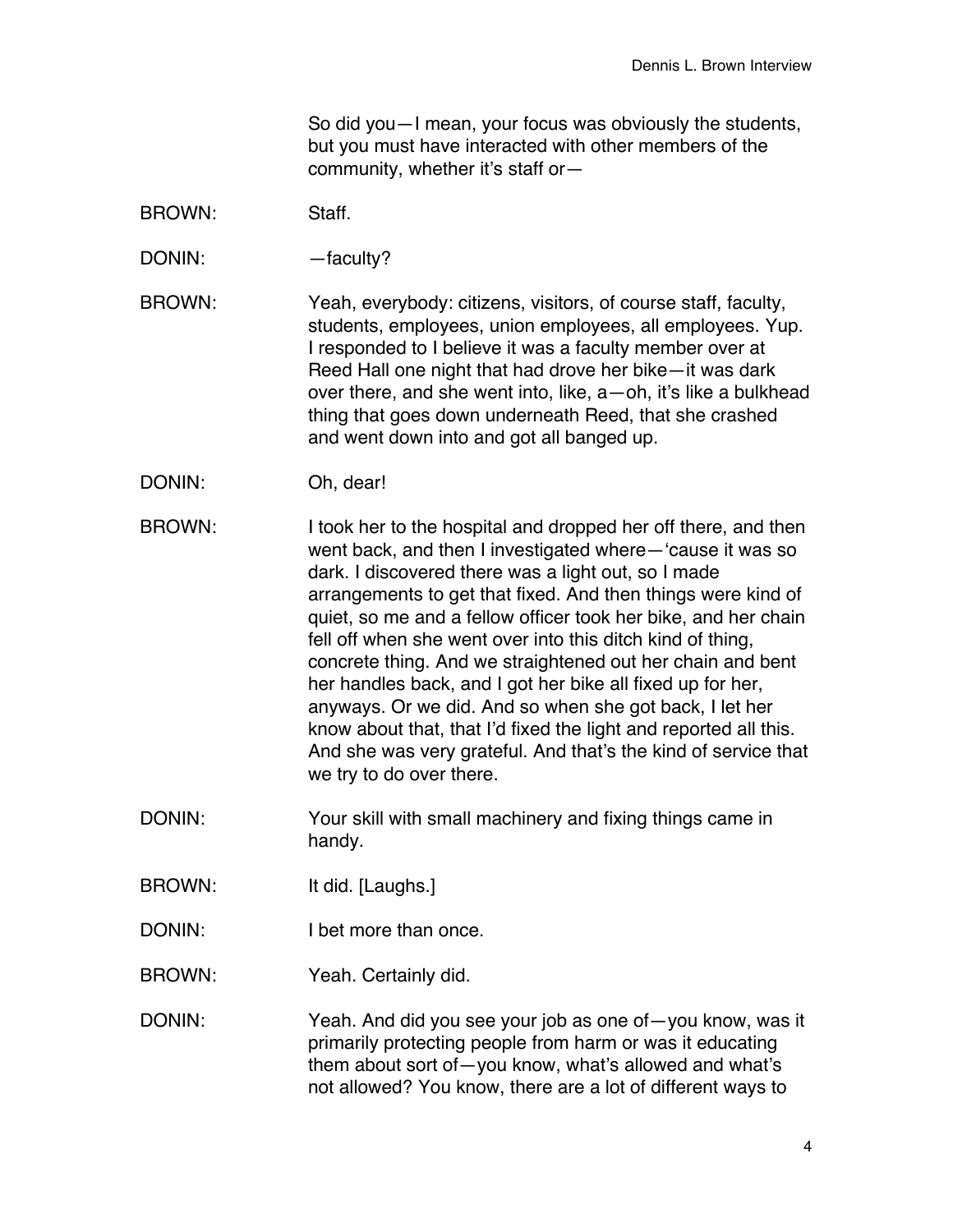look at the kind of work that you do. It seems to be multifaceted. You're not only—it's not just safety and security, it's sort of being available to do everything.

BROWN: Yeah. I mean, at Security we have a thing where we respond to every call. It can be unlocking a door or a skunk in the building or somebody intoxicated. We respond to every call. It doesn't matter who's there: faculty, citizens or whatever, students.

> And so—another thing to keep in mind is that, especially during the evenings, there's not many around, and so if there's something goes wrong, it's basically Safety & Security and the troubleshooters and some custodians. And that's all you've really got here in the evenings.

So back when I first started at Security, we hadn't been unionized yet, and things are different now because I believe they have to have minimum two officers and a supervisor on. But when I was running around here at nights, it was before union. And I had a partner, a female who had trained me and was totally awesome, but she had lupus, and also during that time she had a child, so she was out a lot, and so this left me alone here, running around her at night by myself often. So it's a pretty big campus. You know, you get a couple of fire alarms going and an intox and have to run out to DHMC or whatever, and you can be very busy. You have to prioritize.

- DONIN: I'll say. And did you also have to sort of be patrolling the buildings as well? Were you purely responding to the calls?
- BROWN: Yeah. At Security we've got dispatchers, patrol officers, night security and investigators and then some supervisors besides that. And so the security guards pretty much do the buildings, so I didn't do that necessarily, unless I was called to go in one for unlocking a door or if there was a call for an alarm or whatever it might be, taking place. So I didn't necessarily patrol the buildings at that time. I was mobile in a vehicle or on foot patrol, providing transports for students that were concerned about safety, medical issues. Again, anything that came up, we responded to.

One of my vivid memories, I guess I'll call it: I had gone out early in my shift one night to a vagrant that was in McCulloch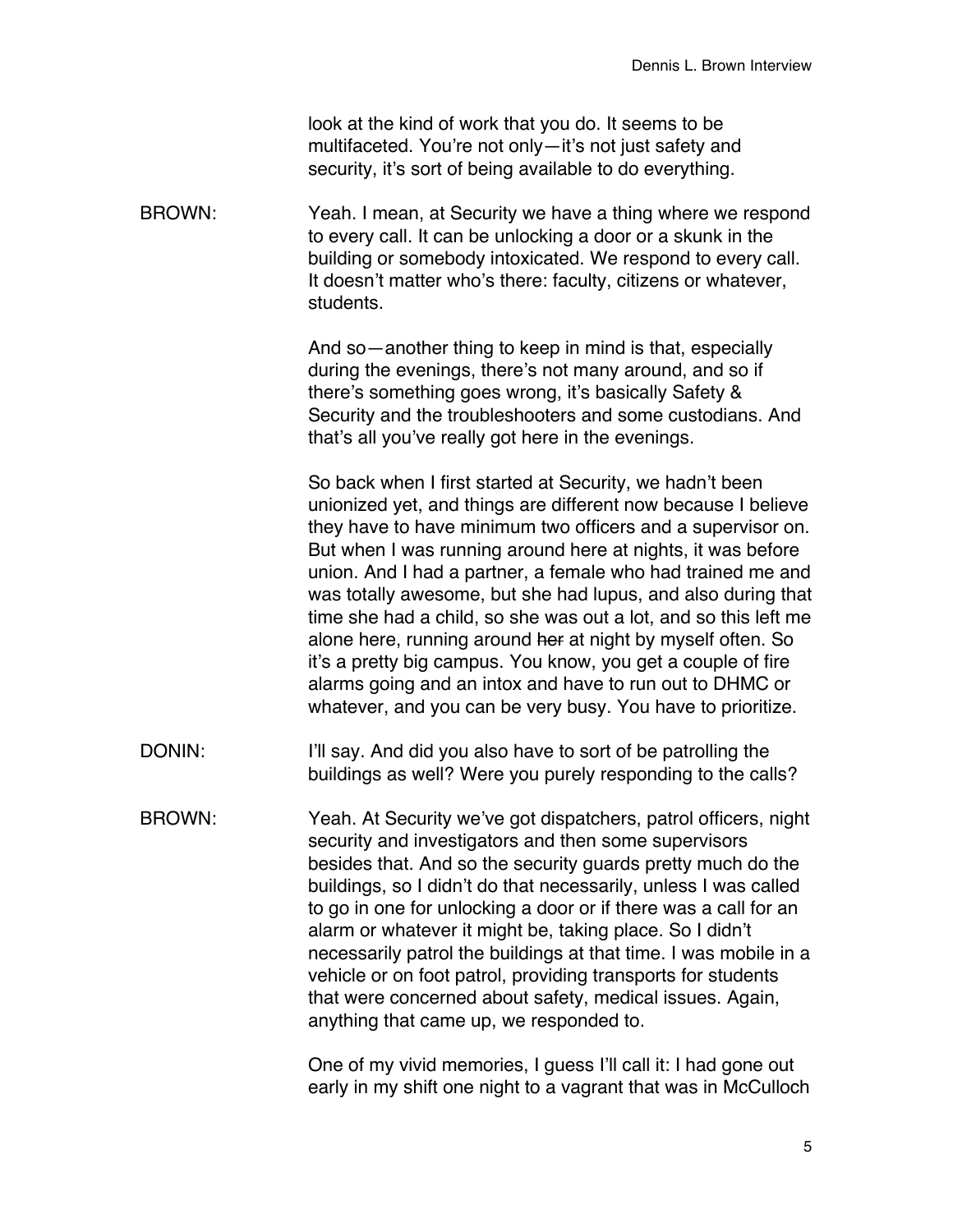Hall, and I went over there, and this was a young fellow, and so I talked with him, and I said, "Hey, are you a student here?" And he says, "Yeah, I am." I said, "Well, why aren't you in your room?" He had his sleeping bag all out and duffel bag and so forth, in this common room. And so I said, "Why aren't you in your room?" He says, "Well,"—the story went on, 'til I really get to the bottom of it, for, like, 45 minutes. But come to find out this student was in crisis.

- DONIN: Oh.
- BROWN: He wasn't doing well academically. His parents were coming down on him hard. I think it's a case where he really didn't want to be here, but his parents shoved him into it. And so he had been in his room, taking two-liter soda bottles and pounding them on the floor until they exploded. His room was sugar coated, uninhabitable. And so that's why he moved down into the common room. [Chuckles.]

But I dealt with some psychological issues along the way I found very interesting, and that was one that I really remember, where we—again, I got him some help over at Dick's House, some counselors, and hopefully that got a lot better for him.

DONIN: So you must have had a lot of interactions with Dick's House.

BROWN: Lots of interactions with Dick's House, yup.

DONIN: So is it fair to say, because—this is not an original thought; I read it, I think, in *The D*—that there are two different Dartmouths here. There's Dartmouth during the day, and then there's Dartmouth at night. And it's almost sort of what you were alluding to—

- BROWN: [Laughs.]
- DONIN: about, you know, everything's different at night here.
- BROWN: Yeah. The folks I work with at Security—the day shift jobs are much different than the evening ones. Of course, during the day you don't usually deal with that many intox issues, inebriates and that sort of things. During the day, they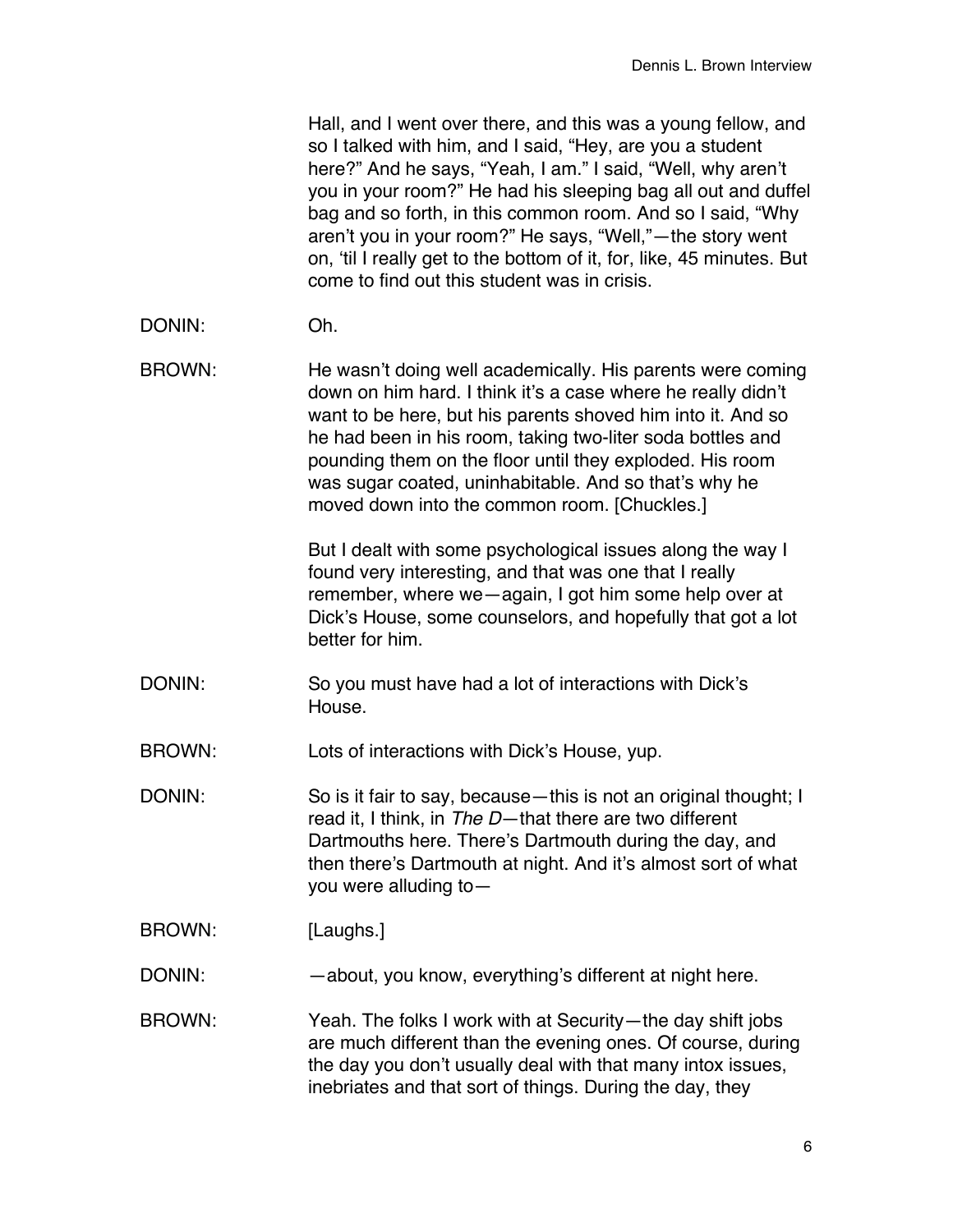respond to alarms and do some transports, especially for special-needs people and that sort of thing. But it is much different at night. You have the parties and social events, and Wednesday night is house meeting night, and then Friday and Saturdays are always busy party nights, and any other excuse [chuckles] to have a party is party night.

- DONIN: Yep. And plus, as you said, there's nobody on campus. I mean, the faculty's all gone away. The staff's all gone away.
- BROWN: Right. Right.

DONIN: So it's really you and the students.

- BROWN: Pretty much.
- DONIN: Yeah.

BROWN: I talk to students. I'd be there on foot patrol or whatever, and more than once I found somebody that was, like, sitting down crying, and I'd go over and talk to them, and some of 'em were purely homesick. I talked to one female one time that—I forget how I started this with her, but she was crying, and I talked to her, and she told me how she was laughing and having fun with her friends but in the inside she was crying and missed home terribly. And we talked for an hour. I was lucky 'cause I didn't have any other calls, so I was able to spend time with her.

> And so there was a lot of that. I consider Security to be pretty much, in many cases—this is a big thing. I'm not sure everybody realizes this, but we're surrogate parents in many cases. We're all they've got.

- DONIN: Especially in the night.
- BROWN: Especially at night.

DONIN: And they probably don't—as this student alluded to, they feel they have to keep their face—you know, their brave face during the day—

BROWN: Sure. Mm-hm.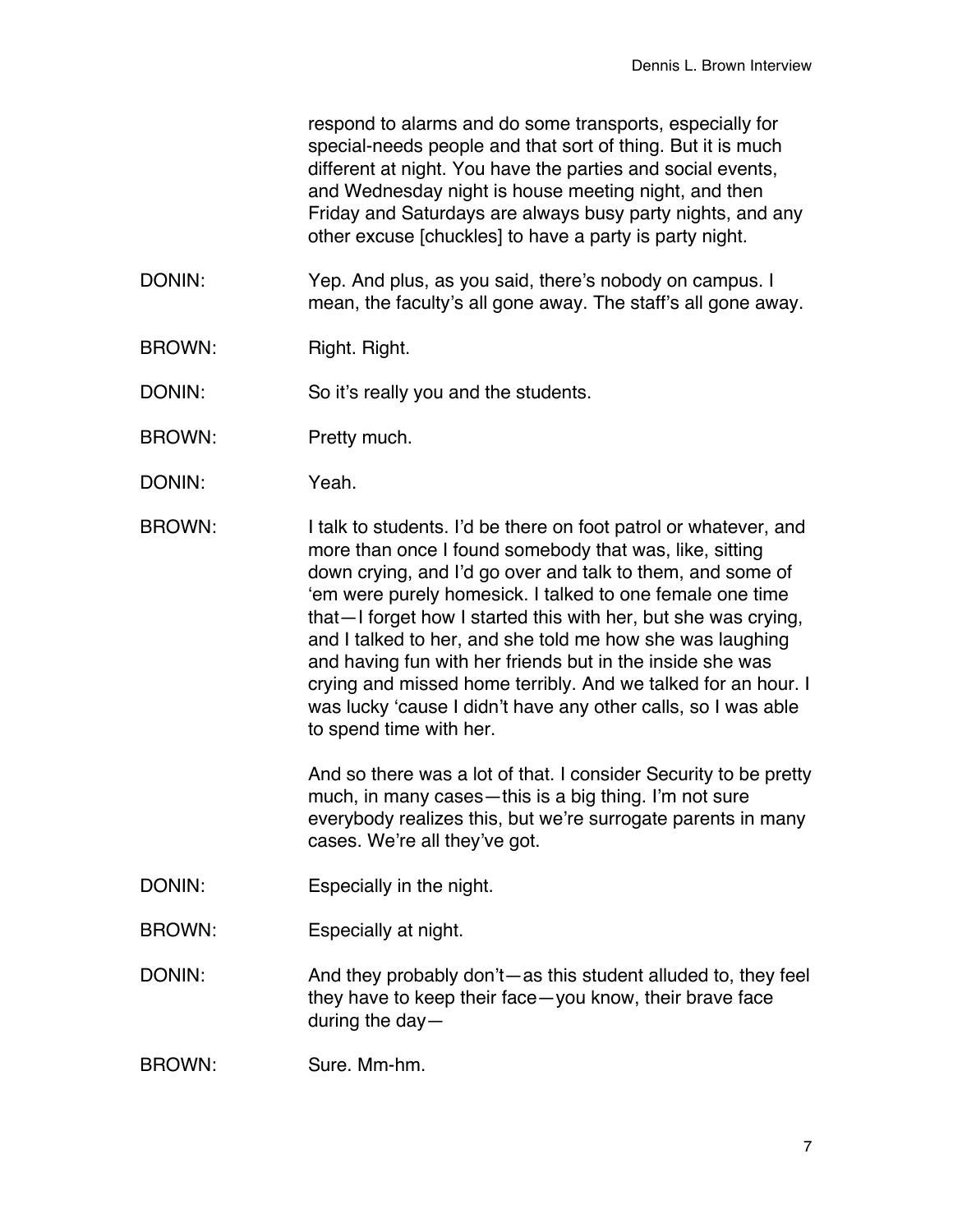DONIN: But at night it all falls away.

BROWN: Yeah.

DONIN: And do you wonder why they don't feel that they can go to their friends or to, say, their dorm supervisor or whomever?

BROWN: Yeah. I actually sat in a couple of talks where kids were kind of in crisis with something going on at their community director's office, and learned a lot from the community directors on how they handle things. And later on, when I didn't have the luxury of having community directors, I used some of that skill that they had that I saw when I was talking to kids.

> The one thing I tried to do if I was in a situation like that is I'd take off my security hat, and I'd usually take off my jacket, and I'd just get down and would just have a chat. I tried to take the barrier of being an S&S person away. Yeah.

- DONIN: That helped.
- BROWN: I think so.
- DONIN: It makes you seem more approachable.
- BROWN: Yeah. That was the goal.
- DONIN: Uh-huh. So what does that tell you about these incredibly bright, often privileged, but not always, kids that come here to Dartmouth? It shows a side of them that we don't see you know, those of us who work here during the day, in an academic setting—we don't usually see that side of them.
- BROWN: Yeah. Coming again from Security—I worked there for five and a half years; I'm actually still employed there as a parttime—a special officer. I worked a lacrosse game here last Friday night. I'd never worked lacrosse, so I'd never had seen the game before, so that was all interesting. And it was fun. There was no problems, and it was just a good event to work.

But, yes, I've seen the brightest of the brightest, and I've seen some awful things with students. We had a situation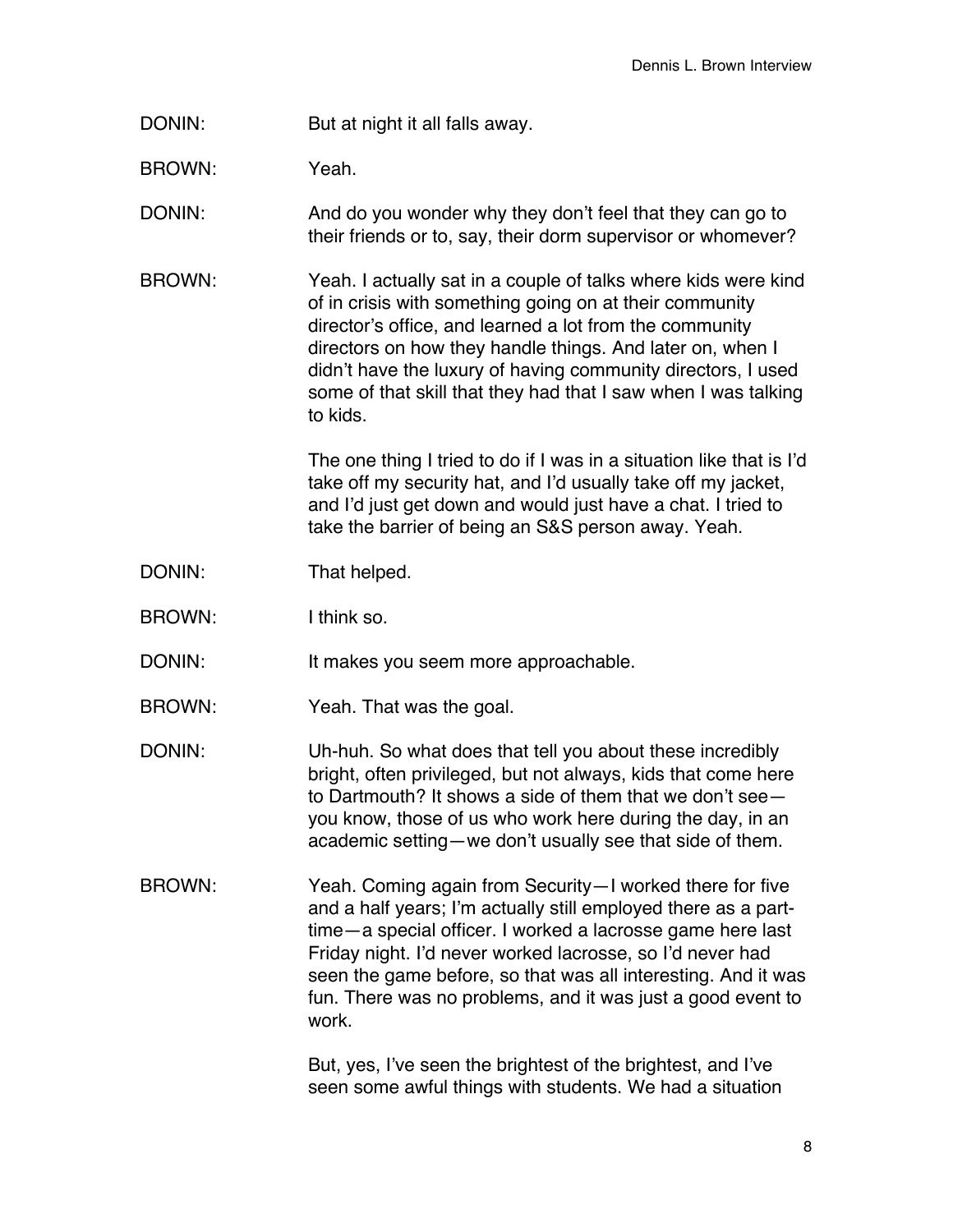one time when there was a stolen laptop, I believe in New Hampshire Hall, New Hamp. And responded. There was a stolen laptop, and this was the beginning of freshman term, again, and this laptop turned up missing from a dorm room, which was rare. Usually laptops would disappear from common rooms and places that people had left them out. But this was in a room, and so went over, took a report on it. Just cleared.

And then we get a message back from the complainant that she thought she saw her laptop in somebody else's room. So we went over and checked on it, and it turns out—this is a horrible story, but this is true—the person did take it, this other female, and as she put it, before she got to Dartmouth, she had to have an abortion, so she sold her laptop to pay for it, and that's why she had to steal this other one, so she'd have a laptop. So that's one of the lesser good stories [chuckles] I have to tell.

- DONIN: Yeah.
- BROWN: But go figure.
- DONIN: And it's amazing they feel comfortable enough to tell *you* that story.
- BROWN: Yeah. When they're caught pretty much red handed. Some of them never say anything, but other ones just come clean and tell you what's goin' on.
- DONIN: It's probably a relief to them, in some ways.
- BROWN: Probably. What a traumatic thing all the way around for all.
- DONIN: For sure. You wonder how they're able to concentrate on their studies when they've got that kind of stuff going on.
- BROWN: Yeah.
- DONIN: Yeah. Gee! Well, she got her laptop back, I guess, but you learned a sad story.

Now, you then made the decision to change jobs.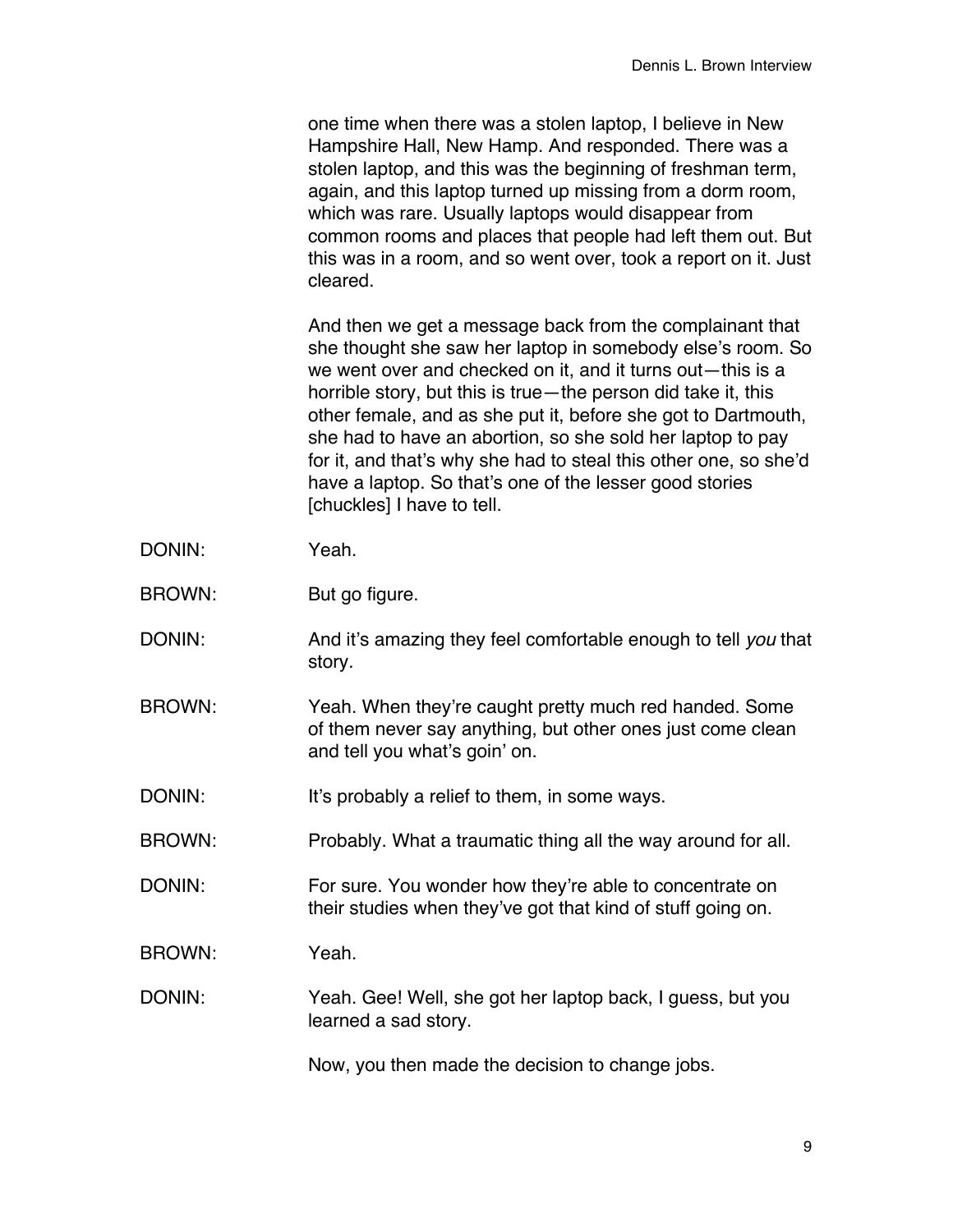- BROWN: Yes, I did. It was a big decision because I left a family at Safety & Security. I shouldn't say, "I left" 'cause, again, I'm still there part time, but [a] wonderful group over there. I had family over there, so to speak. But my family at home—it was tough because it was all nights and weekends, the times that I was working.
- DONIN: Oh, your schedule was nights and weekends.
- BROWN: Right.
- DONIN: Oh, I get it.

BROWN: When I started at Safety & Security, they said that no one ever leaves, which didn't turn out to be true, but—

DONIN: [Chuckles.]

BROWN: But when I started there, I pretty much knew I'd get the worst of the worst shifts. I worked Thursday through Sunday. We work four 10-hour days, and I worked Thursday through Sunday at the beginning, 10 to 8 a.m., overnight, complete overnights. And then I was lucky enough to get off that. Before I left, I think it was a year and a half or so I moved to 6 to 4 a.m., which I liked that very much. I was busy when I got there and pretty much busy till I left. The 10 to 8 a.m. shift was rough because after 4 or so in the morning, there's usually not too much activity and it gets kind of boring, but you still have to patrol. But the 6 to 4 was much better but still hard on the family.

DONIN: For sure. And the reason you got that shift is just because you were the new guy on the block, right?

BROWN: Right.

DONIN: I mean, everybody has to put in their time-

BROWN: Yes.

- DONIN: doing whatever they call it, the graveyard shift.
- BROWN: Yeah. So a job became available over at Facilities at the college key desk, and I applied, and I gave references of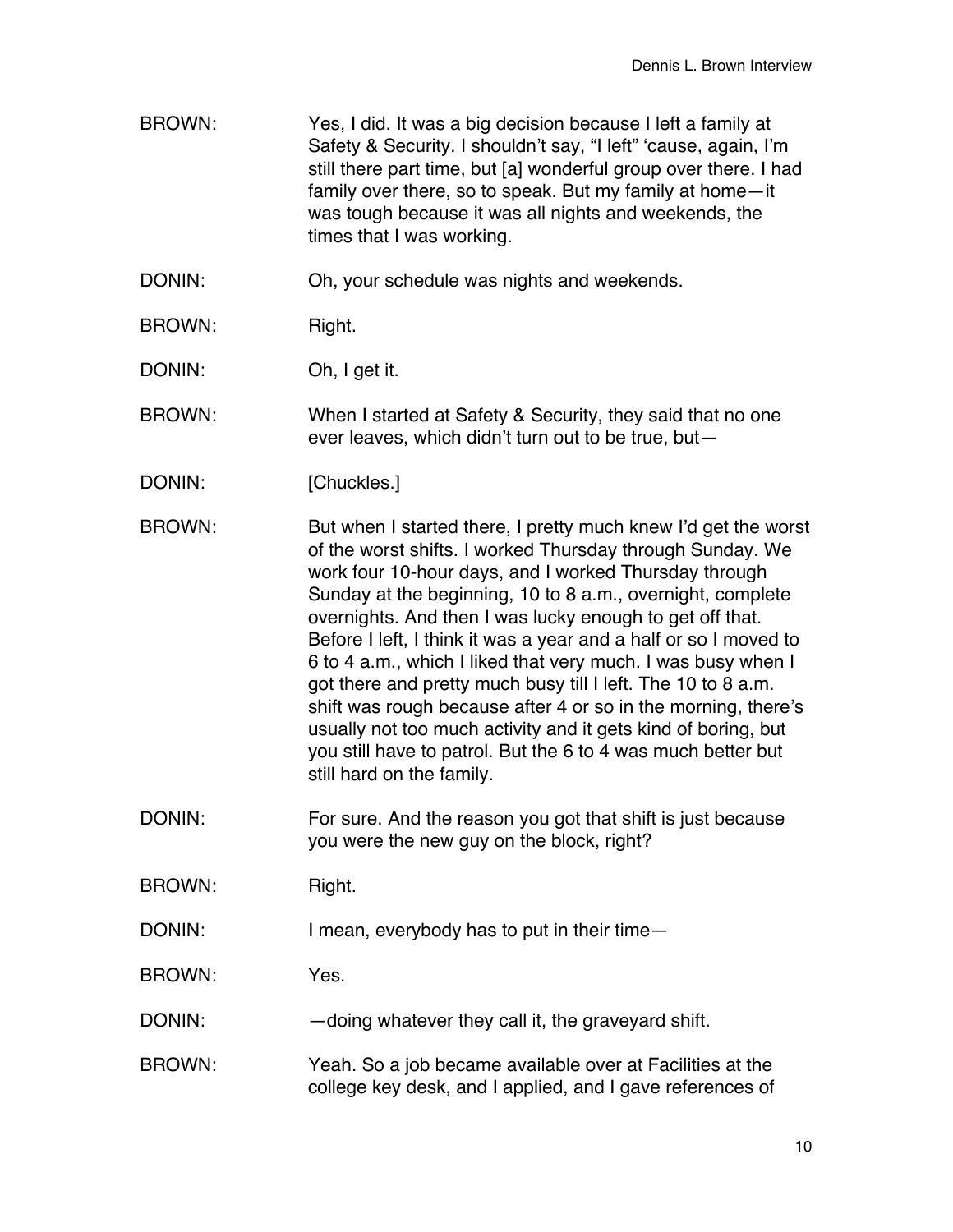people I was working with over at Security, and they all ran down here and told them incredible lies about me and said how great I was.

## DONIN: [Chuckles.]

BROWN: And so they hired me anyways. And that worked out good. And I was there—I liked it there very much. But then we had our economic turndown here a few years ago, and thus I was the youngest in the department, and so, no surprise, I was they had to make cuts and decisions, so I was laid off. And, lucky enough, though, I had support from everyone that I was able to find a half-time job in the Hinman mail room for five months, and so this was half-time. But I was, again, very lucky because, at the same time, somebody over at Security fell down and broke their wrist, so they were short-handed and needed somebody to fill in part time, so while I was working part time at two places, I was pretty much working 40 hours a week, but yet I still wasn't—didn't have full-time benefits 'cause I wasn't full time. So yeah.

> The key desk was a great thing. When I took on the job, it was a complete paper system, and before I left there—I think I was there for around two years—I had computerized all the keys. I think there were 6,015 keys, if I remember, 6,015 different kinds of college keys—

- DONIN: Whoa!
- BROWN: —for our buildings. And so I had computerized all that so you could query a search and so forth that you wasn't able to do before I got there, so I was pretty proud of that.
- DONIN: Now, when you say "keys," are you talking about these kind of things, these cards, these access cards?
- BROWN: I actually did access cards, too. But, no, I'm talking physical keys.
- DONIN: Real keys.
- BROWN: Keys keys, yeah.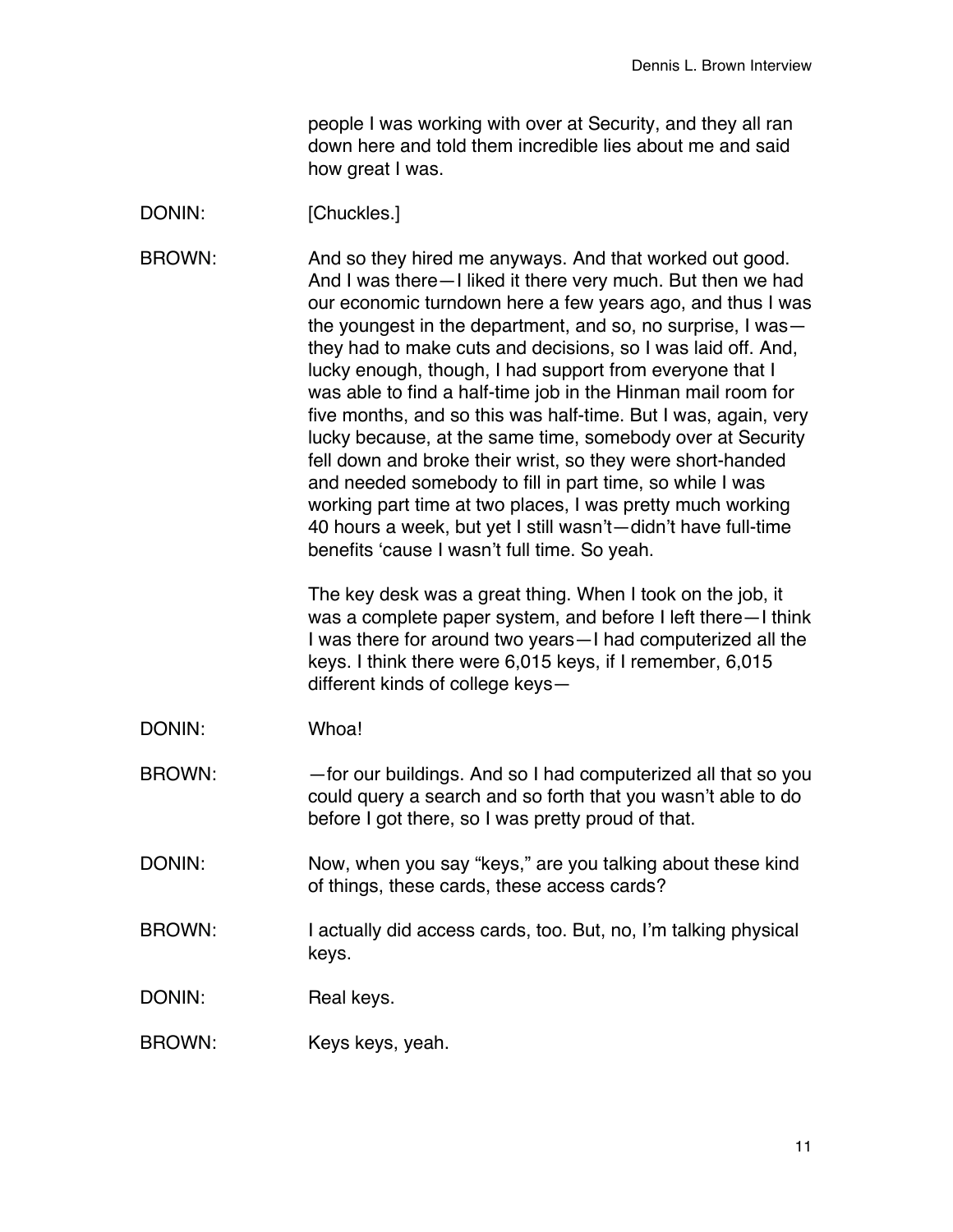- DONIN: Uh-huh. That's huge! And you learned a whole new set of skills, didn't you?
- BROWN: Yeah. I had some experience with Excel but not enough, but I did learn along the way and was able to categorize things into library buildings and McNutt and Parkhurst and so forth, to separate the buildings, or if they're in clusters I can put them in there as a group.
- DONIN: And so then how did you end up at the library?
- BROWN: Well, I can say this: Of course, I was half time at the mailroom, and Security was nothing permanent in the way I was over there, helping out somebody that was injured. So I was looking for jobs, and one of the first ones that came available was this job that I have at Baker. And never had worked in a library before, but it was a job, and so I thought I'd go over and talk to the folks about it.

And so I interviewed with them, and I felt right at home when I interviewed with them, and the more they talked, the more I'd got interested, and they offered me the job, and I said, *I'm gonna try this.* And I'm darn glad I did because I'm still there, and it's really been great. I've learned a boat load of stuff.

- DONIN: Mm-hm. Adding to your many skills that you had already.
- BROWN: I guess I'd consider myself somewhat well rounded. [Chuckles.]
- DONIN: Yeah. I'll say. What is it about working in the library that makes you like it?

BROWN: Um—

- DONIN: The hours are probably more suited to your family, to be sure.
- BROWN: Yes, that is a positive. The library has all kinds of special programs for employees, whether it's going out for walks, different seminars. You and I, Mary, took a trip to Boston to the zero sort facility through the library. Enjoyed that very, very, very much. Still talk about it and encourage people to do things that we learned that day. It's just been great.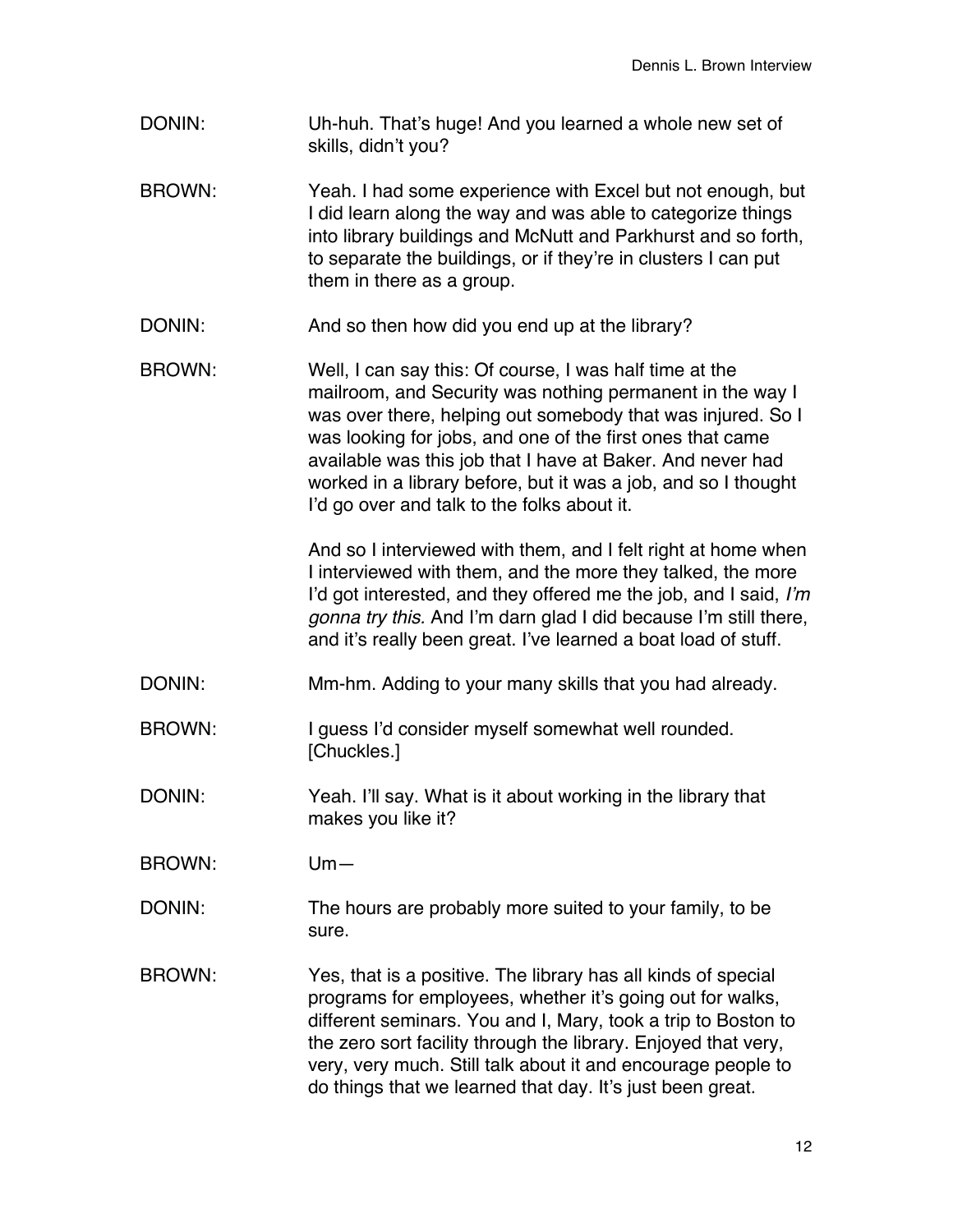It's great workin' with the students. Again, I get to help people. I'm not saving lives like I was, I think, over at Safety & Security, although there was a student one time that told me she was having chest pains and wondering what to do. Well, I didn't think for a second and I was on the phone and called for help and got her over to Dick's House and got her some help.

- DONIN: Oh, golly!
- BROWN: Yeah.
- DONIN: So you now get to see students the way we do here, which is in their sort of—they've got themselves together and they're doing their schoolwork, and most of them hopefully are not under the influence of alcohol during the school day.
- BROWN: Yeah.

DONIN: So you see the total opposite side of them.

BROWN: Yeah. And that's been good. Talk to students. I've gotten close to a few students, quite a few, actually. Somehow I told a young female not long ago about my service. Somehow we got on the subject of that. And she said she had a brother that was all gung-ho about not going to college and as soon as he got out of high school joining a Special Forces and going in the Army and all that stuff.

> Having served for 15 years in service and going to a war in a combat area, I had some experience that probably not a lot of people my age have. There was a half million of us that went over there and, of course, the new ones that are there now, in recent times. But I talked to her quite a bit about that, and I had a lot of pictures that I showed her from my tour over there.

And I'll just say this: Probably my worst experience of that was—I didn't shoot anybody. I was in transportation, so we carried stuff for—I carried everything from water to bombs. But through the ground invasion in Desert Storm, we followed the 3<sup>rd</sup> Armored Division up through the neutral zone into Iraq and over to Kuwait, and we were right behind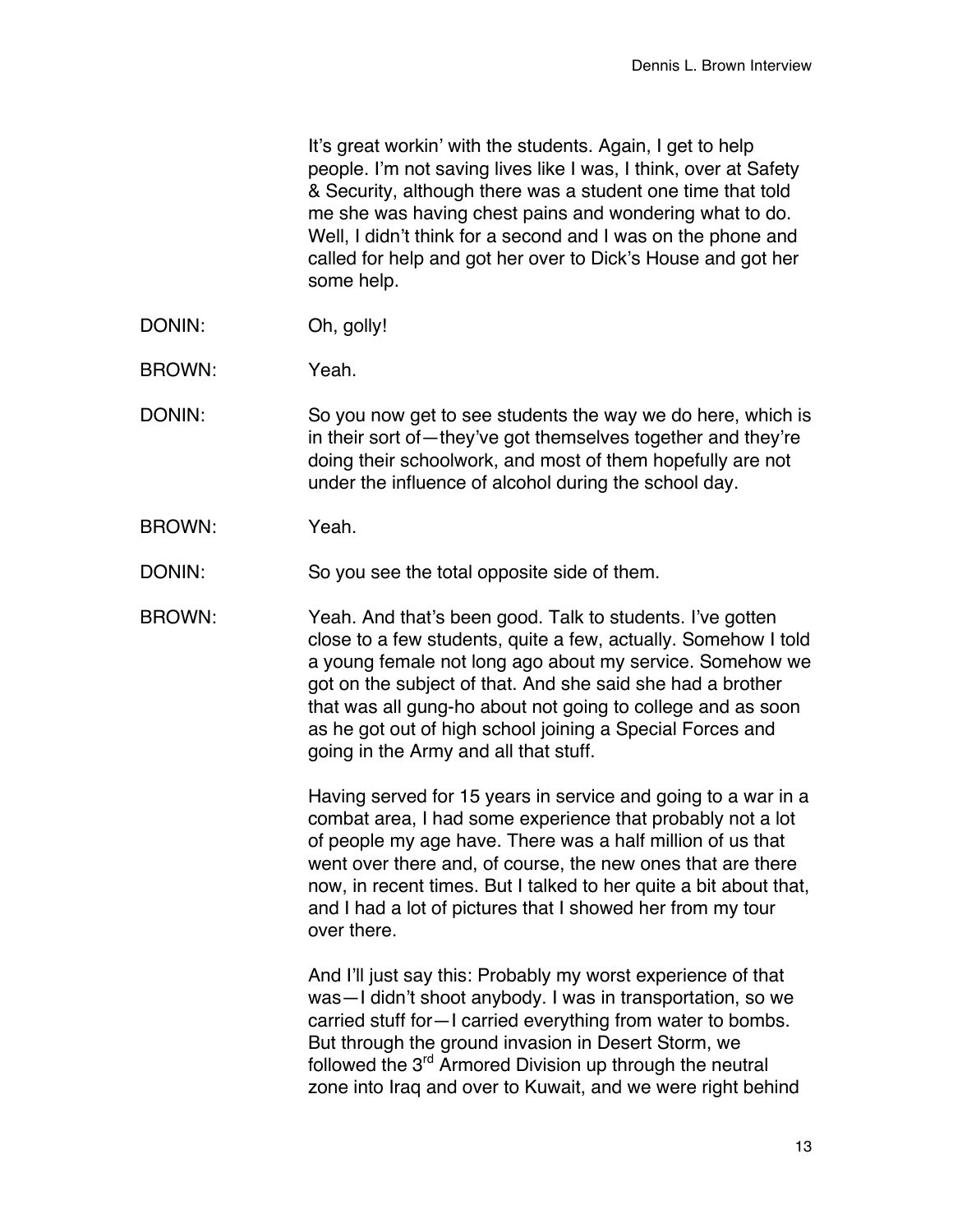the 3<sup>rd</sup> Armored Division, basically a moving warehouse. I had a 40-foot tractor trailer, an Army truck, and I had artillery rounds on my truck.

But we were in the aftermath of everything they'd just blown up, and so there was several deceased bodies around, laying around, and many of them charred beyond recognition, really. But there was this one—a wild dog. There were dogs in the desert. You'd go in the middle of nowhere, and there was a dog that had found one of them that was actually eating him. So that, I often think about.

And so I shared all these stories and pictures that I had with this girl, and she went back to her brother, and she talked to him again, and she has since told me that he is giving this a second thought and has calmed down on the gung-ho join the military. Military is good. It helps you in a lot of ways. But keep in mind what you're really there to do can be to kill. And so it's not all the fancy uniforms and stuff you see on TV. It can be a lot more than that. And you never know where you're gonna be. When you sign up and raise your hand, you're gonna go wherever they tell you.

- DONIN: Mm-hm. So you did a real service to this young woman and her brother.
- BROWN: Yeah. Yeah.

DONIN: Not convincing them either way but just making sure he made an informed decision.

- BROWN: That's all I was trying to do. I wouldn't tell anybody not to join the service, but just be aware if you do, what you're really getting into, and then that's fine, I think. We need service members.
- DONIN: Mm-hm.

BROWN: I was pretty ambitionless as a young lad, and going to basic training and whatnot, I learned to do things that I never thought I could do or never knew I could do, so it helped me a great deal that way.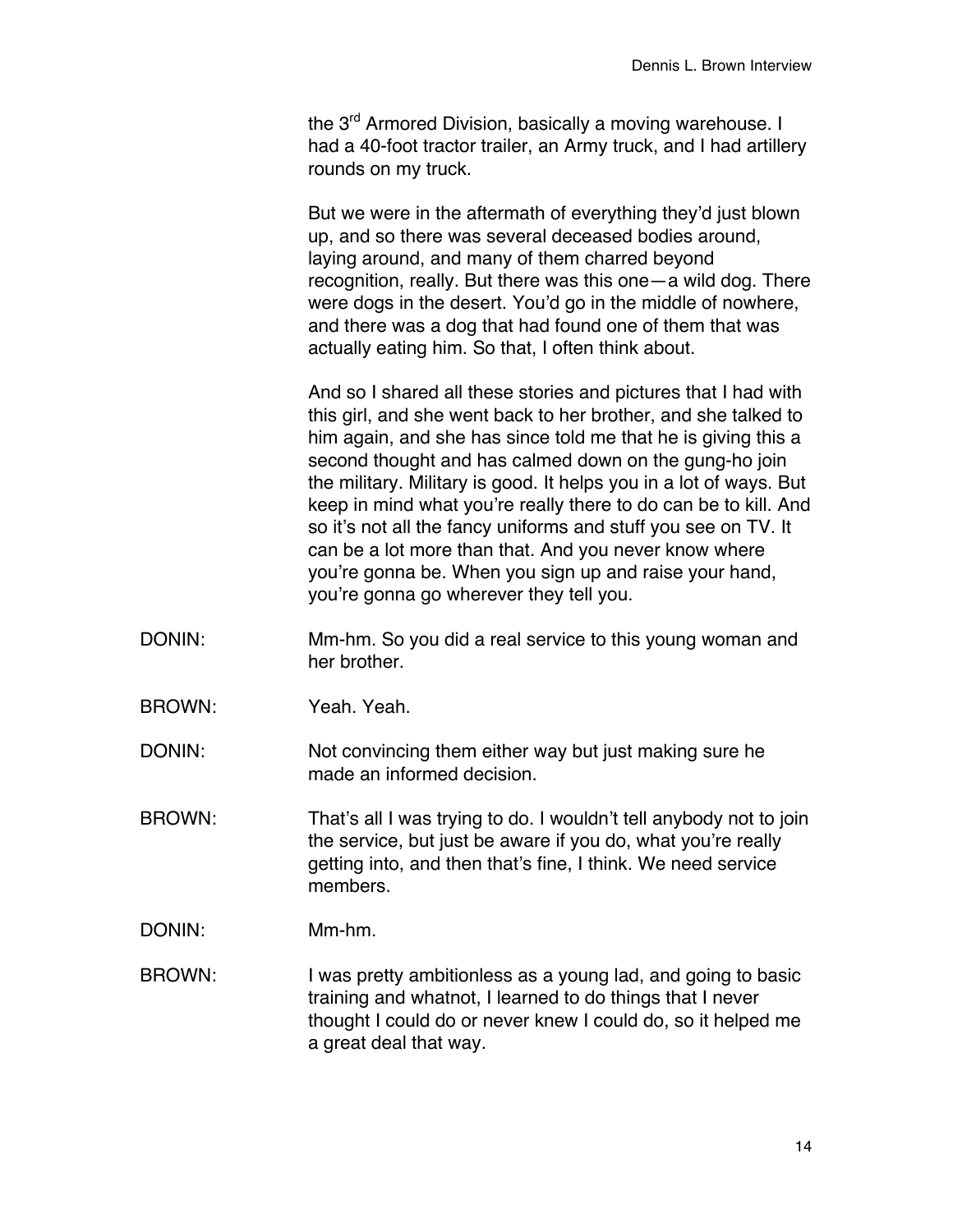- DONIN: Mm-hm. And, as you say, all these experiences that you've had in the service, working in the equipment shop—it's made you a pretty well-rounded guy.
- BROWN: I think so, yeah. Again, Army training. I know that—you can't see my hands, but I'm showing them. They've done or can do most anything as long as it's legal.
- DONIN: [Laughs.]

BROWN: So I'm not afraid to do the dirty jobs, or the better ones.

- DONIN: Right, right. So you've really entered—your viewpoint of Dartmouth has been seen from so many different vantage points that you must have a very broad view—you know, if somebody had asked you to describe the Dartmouth community and what it was like and what the culture was like, you've got so many vantage points to look at it from.
- BROWN: I could say another thing about that. My experience with the Dartmouth community started way, way long time ago. Probably from the time I was in middle school. Went to Hartford near here, in White River. Back then, we used to come up to Dartmouth quite often and go to the Alumni Gym and play basketball, and we went into the Leverone Field House. We ran around in there, and we used their weights. They had weights in there at the time, I remember. And custodians'd be around. I don't ever remember seeing any security people, but custodians'd be around, and they never asked us to leave. There might have been once where guys got to fooling around or something, and then they were asked to leave, but we had pretty much free use of the gym if it wasn't being used, and often it wasn't. And so the upper part—I think where the fitness room is now, I'm talking, where it used to be.

And so I played hockey in high school, and we often—our rink, which was just outside—we had a tennis court that they flooded with fire hoses back then, and so due to the winter conditions and whatnot we often didn't have ice, so we went to Davis Rink. I don't know if you remember.

DONIN: Oh, yeah, right.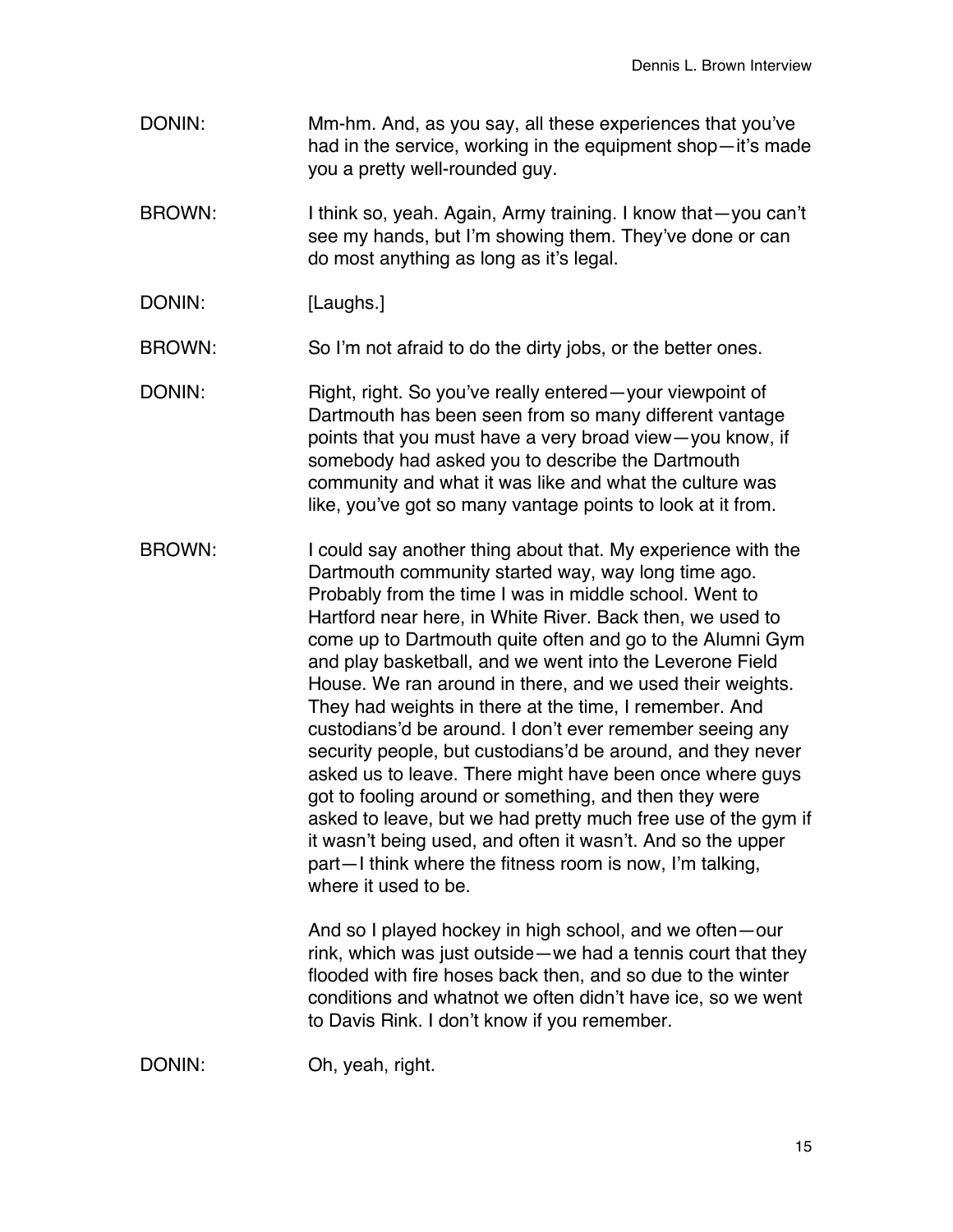- BROWN: Where the Leede Arena is now was Davis Rink years ago, and then they built Thompson, and I skated in that as well. But more Davis than Thompson back then. So I really enjoyed Dartmouth at a young age because that was quite a thing, to be able to come up here and use those facilities.
- DONIN: So the college was really very open and available to the community.
- BROWN: Yeah. I guess I'd say it was totally open. I know it's different today, for good reasons, but back then we were able to do that, and we did come up here a fair amount and use those things.
- DONIN: Mm-hm. That's pretty nice.
- BROWN: Yeah.
- DONIN: So it's really been part of your life since you were a young lad, as you said.
- BROWN: Yeah.
- DONIN: In one way or another.
- BROWN: When I was home in the family business, we sold outdoor power equipment: chain saws, snow blowers and tractors and whatnot, and snowmobiles and all the small equipment, so the college was one of our big customers as well. And back then, Bernard Godfrey was the head of the grounds department, and he's retired now. Unfortunately, I believe he's got Alzheimer's last I knew, or dementia.
- DONIN: Aw.
- BROWN: So it's a sad story there. But anyways, I came up here one time to—he was interested in getting some leaf blowers for the college, some backpack leaf blowers, but he was concerned about what noise they would put out, so I brought some up, and we kind of tested them out around the buildings and stuff. And I said, "You know, if there was ever a chance, I'd appreciate if we could do a tour." And Bernard did. I made another arrangement, and I was able to tour it. So, again, that was way before I worked up here. But was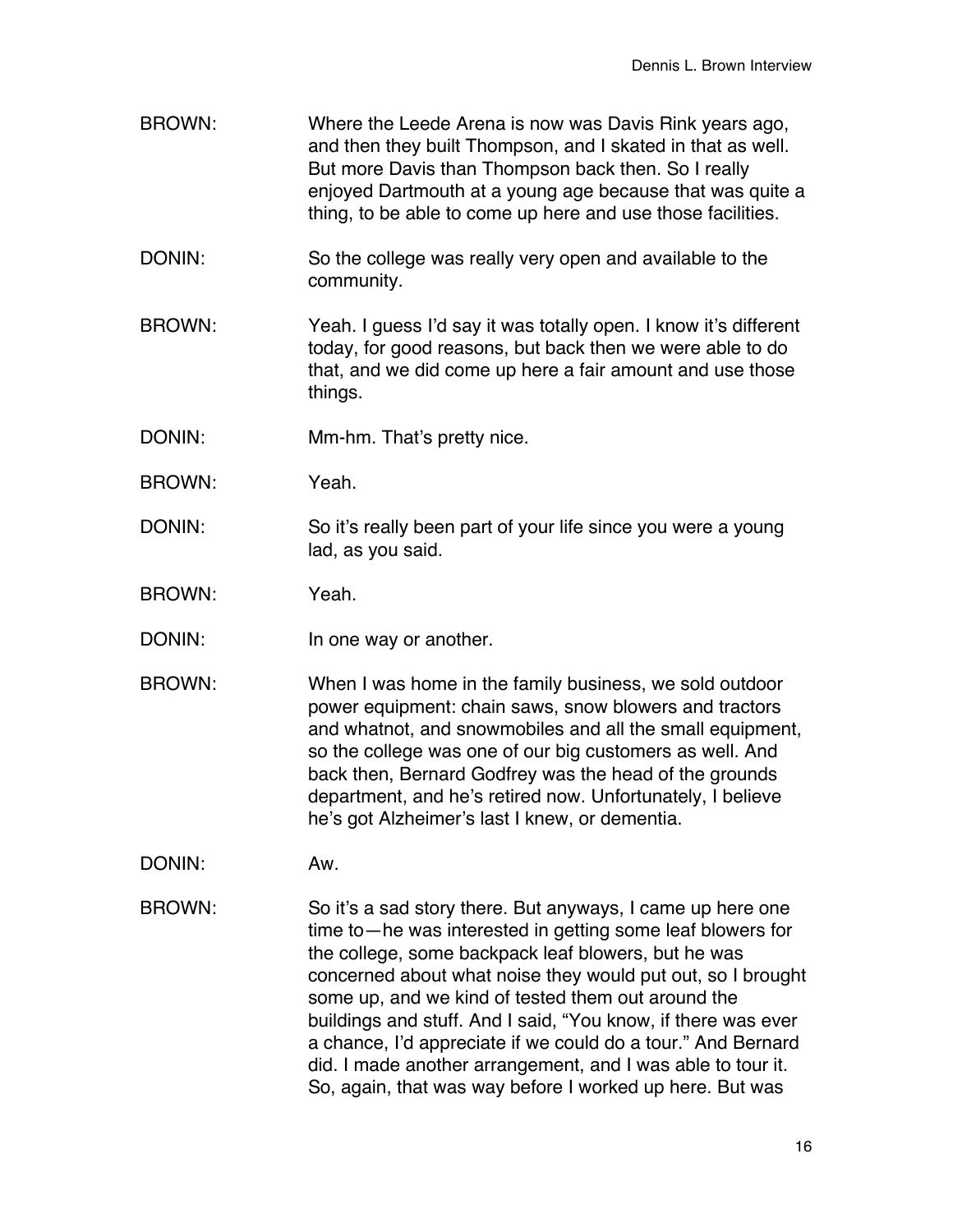very interested. He showed me all kinds of different things outside, mainly grounds stuff and whatnot, but I found that very enjoyable. He was a great guy. I really enjoyed him.

- DONIN: So you've been interested in Dartmouth for a long time.
- BROWN: Yes, I have. Still am.
- DONIN: Yes, and still are, absolutely. And I assume the longer you hang around here, the more you've learned about this place.
- BROWN: Yeah. Mostly from Security, because we go in every building. I haven't been in the Life Sciences building yet. I did make it down to the Visual Arts. But during my Security days, we certainly went into every building, and I think I patrolled on foot pretty much—probably every square foot of this campus.

While I was at Security, we did have some spare time, often, and one of my big things is when I became a patrol officer, I was noticing that we had all these beautiful buildings around here, granite and brick buildings and just historic areas, but one of the things that troubled me was that there's a bunch of junk bikes that were hanging around outside these buildings. Some of 'em were missing wheels and had bent things were snowplows hit them and were rusting, and they were just sitting around. So I made it my point as a patrol officer to clean that up, and so I started up a stolen bike plan, and I was actually able to recover—I did an average of 50 bikes a year, of getting bikes and returning them back to students and faculty. Even faculty lost bikes.

- DONIN: How did you find out who the owners were?
- BROWN: Well, it took some digging on my part, but as a Dartmouth person, student or user of Dartmouth, you're able to register your bikes with the college—
- DONIN: Ohh!
- BROWN: —so that's the easier part. But many people don't bother to register their bikes, so generally—you know, I don't know how many circles around here a night I made, but I pretty much knew where bikes were, and so if somebody said they lost a red Next bike, I kind of had it figured so if you were a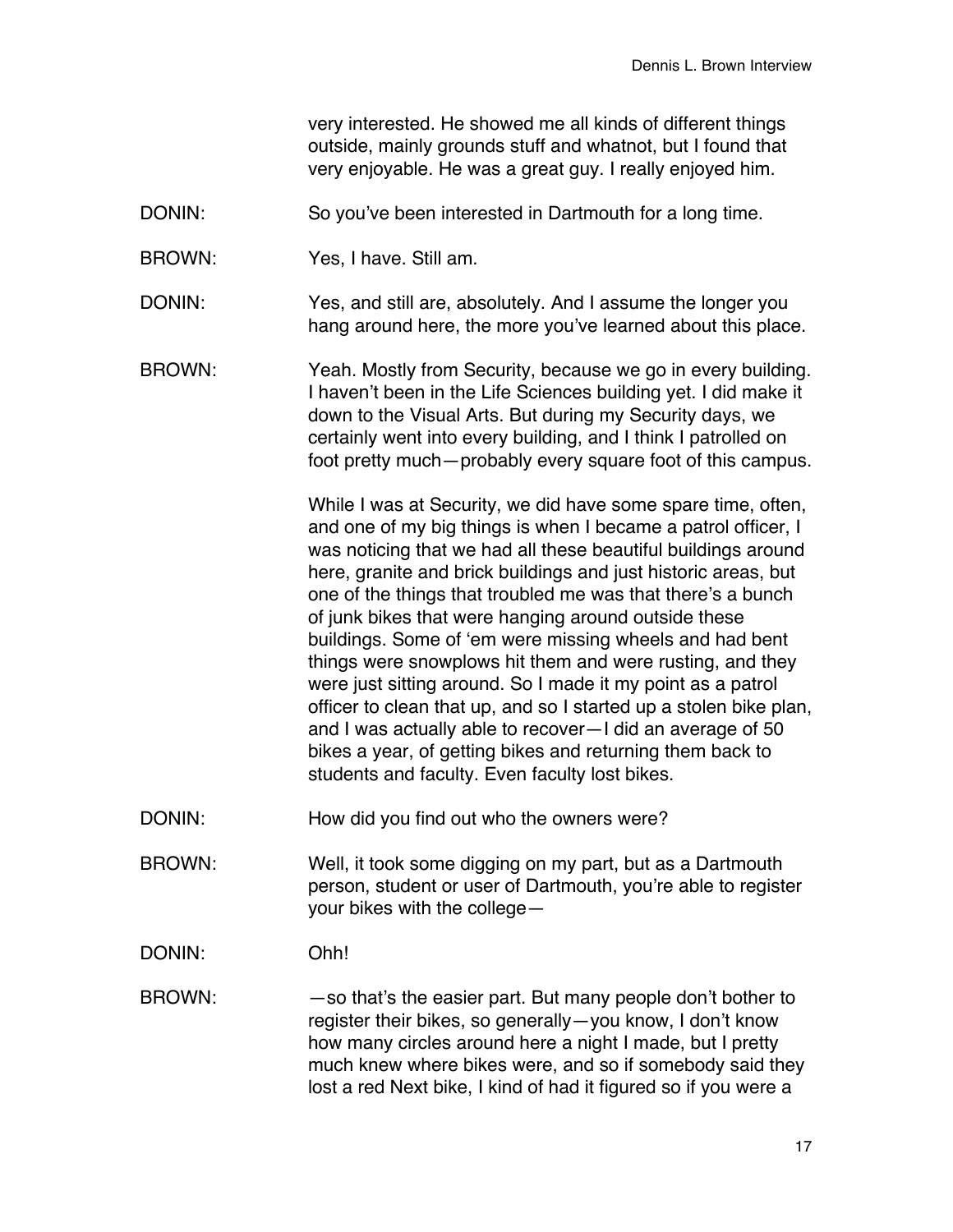person that lived down at the River Cluster, I'd go down in the A Lot, on the other side of campus, and start looking, but I'd know if I'd seen that red Next bike or Columbia or whatever it was, laying around. I found bikes like almost instantly when I read the reports that came in about a missing bike. I might even know where they were when I read them.

- DONIN: [Laughs.] You were like a walking inventory of all the bikes.
- BROWN: Well, again, I really took pleasure in that. I think it was 48 one year I recovered, and then 52 and then 50 and 50, I think. When I left the department, I was close, and I really worked hard those last few nights I was there, and I got to 50, I think it was, so it was about 200 to the number that I recovered.
- DONIN: That's amazing!

BROWN: You know, and another challenge to that was as I recovered these bikes—but we didn't have very much storage space over there, so some kids wouldn't pick 'em up, and that was frustrating because I was running out of space in many cases, so I'd—you know, "Please pick it up. Please pick it up." And I'd have to beg 'em to pick up their bike, 'cause I needed more room [chuckles] to recover more bikes. Just recommend to always keep your bike locked. Lock it *to* something, rather than to itself.

> Another Security thing is I was tasked to go down and talk to a person about a stolen bike. Well, the story went bad because it turns out the guy had stolen the bike from somebody, so he had reported his stolen bike stolen [chuckles], so—if you get what I mean.

- DONIN: Yes.
- BROWN: He had stolen it, and so then he got into trouble for stealing it. But he reported his stolen bike stolen.

DONIN: [Laughs.]

BROWN: That was quite a night.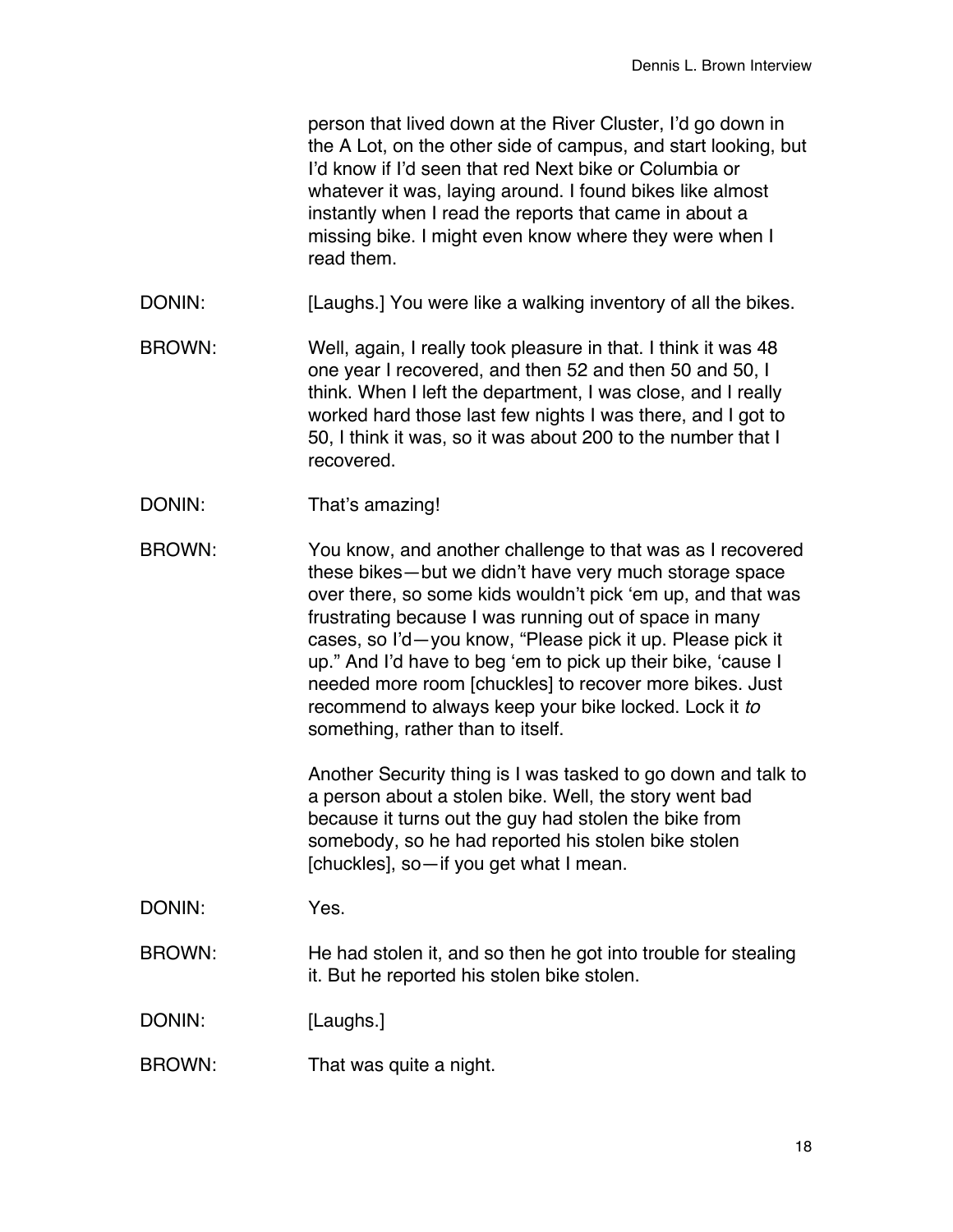- DONIN: I mean, you were basically recycling bikes and getting them back to their owners.
- BROWN: Yeah, they could look at it that way. Some of 'em were in such bad shape—and then in that case, sometimes—it didn't happen too often, but I'd ask them, you know, "Can we dispose of it?" And so, again, getting it out of the way. Unfortunately, a lot of students that are here for four years, when they leave, they leave stuff behind, like bikes sometimes, even furniture and all kinds of other stuff. It just gets laid around, and it's kind of sad. And it's nice to be able to recycle that stuff.
- DONIN: For sure. For sure. Has anybody picked up that task since you left Safety & Security?
- BROWN: I don't think so.
- DONIN: Oh, what a shame.
- BROWN: Nobody had an interest in it. But if you ask anybody over there that was there when I was there, and many of 'em are, they'd be well aware of that. The dispatchers used to hate it because it created a lot of extra paperwork for 'em, but oh well.
- DONIN: We could use that service again, because they're just littering the campus.
- BROWN: There was something I signed up for when I started at the library. Each building was going to have its own bike monitor or something?
- DONIN: Yes.
- BROWN: But I don't believe that ever went anywhere.
- DONIN: It never got off the ground.
- BROWN: I signed up for that anyways, but I don't think it ever went anywhere.
- DONIN: No. It's too bad.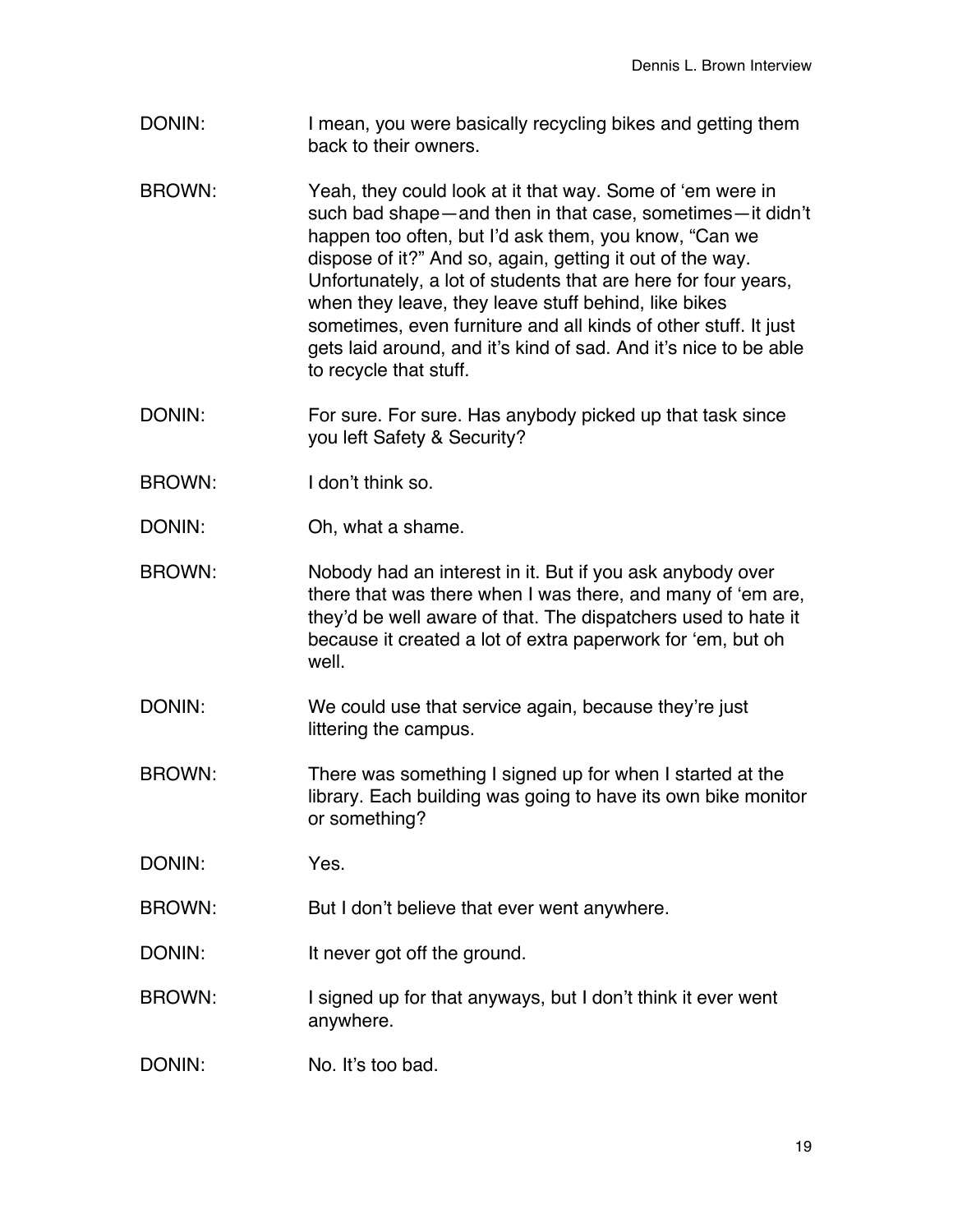- BROWN: It needs to be policed. There's a problem there.
- DONIN: Yeah, for sure. And I think the sustainability office has tried to get something going as well to keep these things sort of accounted for. I'm afraid it hasn't really gotten off the ground either.

So how do you feel that—who the president is—does that make an impact on what the campus feels like to the students and the staff and the faculty?

BROWN: Oh, well definitely. Oh, definitely. Let's be clear. I love Jim Wright. I have nothing but total respect for Jim Wright. His wife as well. When I first went out on the road over at Security, I had to go over to the president's house 'cause we monitor the president's house. One Old Tuck, it used to be called. And I forget if there was an alarm going off over there or what it was, but I went in, and this lady came out, and I asked her who she was [chuckles], and she says she was Mrs. Wright. But she was so nice about it. She could have been—you know, "Don't you know who I am?" kind of thing. But she was so nice. And that's just how they were.

> I transported them. I shadowed 'em at different events, to be a security person with him, or them. And just enjoyed them. They were just wonderful people. He was president when I stepped down full time, so I didn't have as much experience, I guess, with President Kim. I saw him at a few events I was at but didn't have that interaction with him.

- DONIN: Mm-hm. And you feel that the attitude of the president trickles down to the community of Dartmouth.
- BROWN: Yeah. No surprise, Hotan't think. things certainly changed with President Kim. I mean, right when President Wright had left, we were into—the whole country was in economic turmoil, and so things changed a lot around here then. We experienced the layoffs I mentioned earlier. I'm not, of course, the only one. So a lot of things got changed at that time.
- DONIN: Mm-hm. For sure. Now, you said that when you joined Safety & Security, that it had not yet become unionized.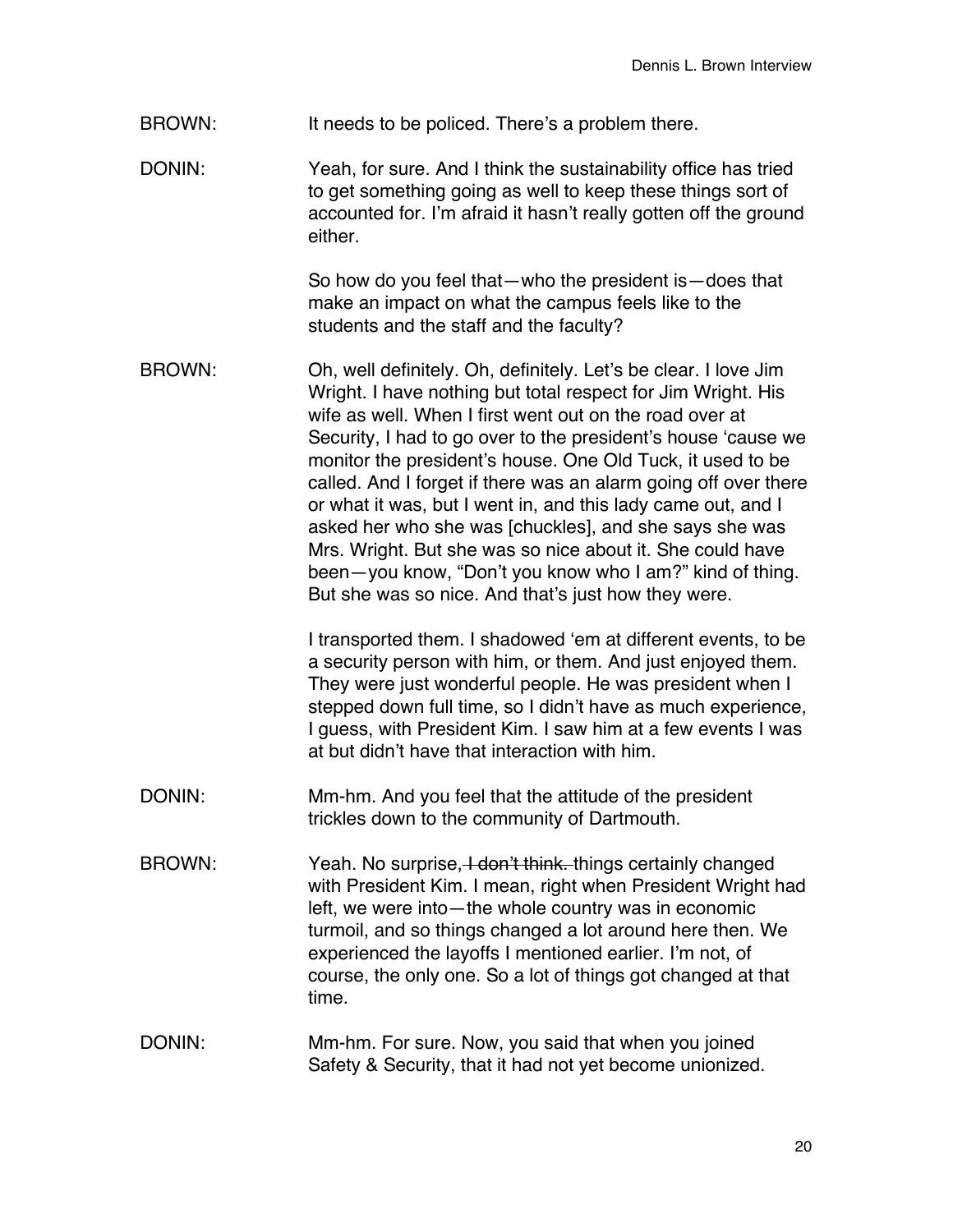BROWN: Yeah.

DONIN: Did that happen while you were working there?

BROWN: [Chuckles.] Yeah, I'd only been there a short time when somebody pulled me aside and said, "Hey, you know, we're thinking about going union." And I had no experience with unions. I found the whole process very frustrating because I tried to learn about it. I tried to keep an open mind towards it. And so I approached Human Resources and asked, you know, "Why or why not should we have this?" And they said, "Well, we can't advise." And then I talked to the union people. You know, "Why or why not should we have this." And they said, "Well, everything is subject to negotiation, and we can't say anything."

> And so it was tough to try to learn why—when I shop for bigticket items such as a car or something, I'll come up with a checklist of, you know, this one's got this, this and this, and this one's got this, and I decide which one. I wasn't able to really do that with the union set up.

> So ultimately it was voted in in the next year or two, so we became unionized, but it was a struggle. It did help in a lot of ways, I guess. It wasn't the cure-all I think everybody was looking for, but I think it did help some of the issues that were going on.

- DONIN: Mm-hm. So do you think by having part of the campus unionized and other parts not—does that make people feel sort of divided from each other in any way? Did you experience that?
- BROWN: No. No, I don't think it—I—at least from my thinking is we all need each other, and so whether you're a security man, a custodian or a president, we're all in this boat together, I think, in the ride here. And so I just think that I appreciate everybody from I guess the ground up, top down, and so I don't feel that 'as mattered.
- DONIN: Do you have the sense that other people feel that they're whether it's students or your coworkers or faculty—do you have a sense that people often feel that they *don't* belong here or that they're sort of an outsider with certain groups?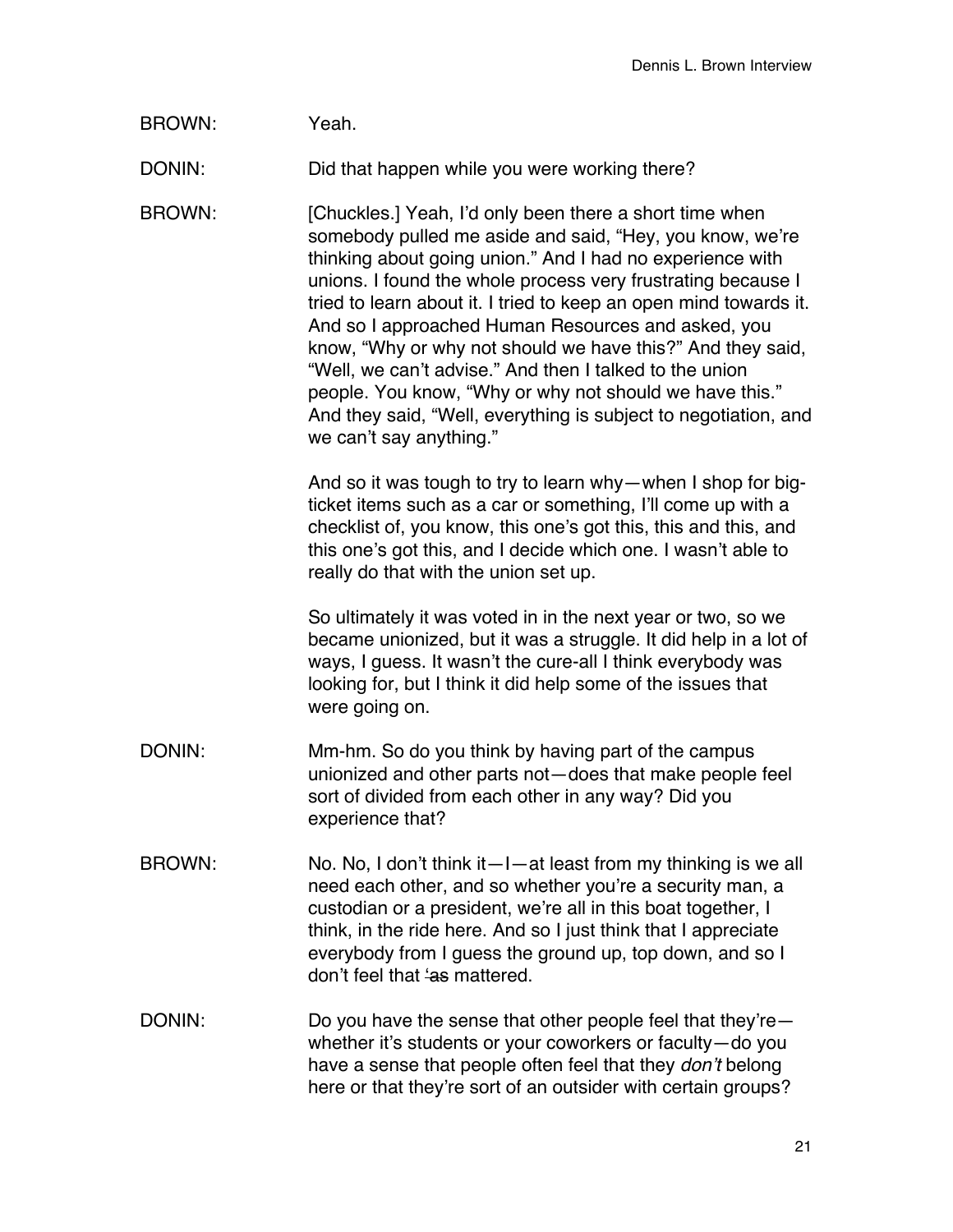- BROWN: Yeah. I talk to some students, not often, but I talk to some students that say—they tell me that they just didn't fit in. We had somebody I think that worked—I know they did—work at the library, and they were an alum here, just freshly graduated, and I talked to them a little bit about their experience, and most everybody is very upbeat about it. This person wasn't. Said they just never fit in, and it wasn't a great experience and whatnot. But that's pretty rare. But occasionally I do run into somebody like that.
- DONIN: Mm-hm.
- BROWN: Can't explain why.
- DONIN: I think we all, at some point in our lives, experience that sense of *Ooh, maybe I don't belong here*.
- BROWN: Mm-hm.
- DONIN: Or *I'm sort of outside the in-group* or whatever.
- BROWN: This person was very nice, and I couldn't imagine how they could not feel like they fit because they just seemed so nice. They might have been a little quiet, but very nice anyways.
- DONIN: Well, they were lucky they had you to talk to, as well.

So do you think your experience at these various jobs that you've had here, most significantly Safety & Security and the library, 'cause that's where you've spent most of your years—has it granted you a different view of what the Dartmouth community is like? I mean, you must have had one view of the community of Dartmouth when you were working nights and dealing mostly with students and the other Safety & Security people. And then you're suddenly here—you know, the total other side of the clock, during the day and everybody's going about their business, and people are trying to be productive with their days. It must look like two different places to you.

BROWN: Yeah. Working here at nights—we said earlier there's a different place here at night. When I started at Security, I thought I had a pretty good idea of what could happen or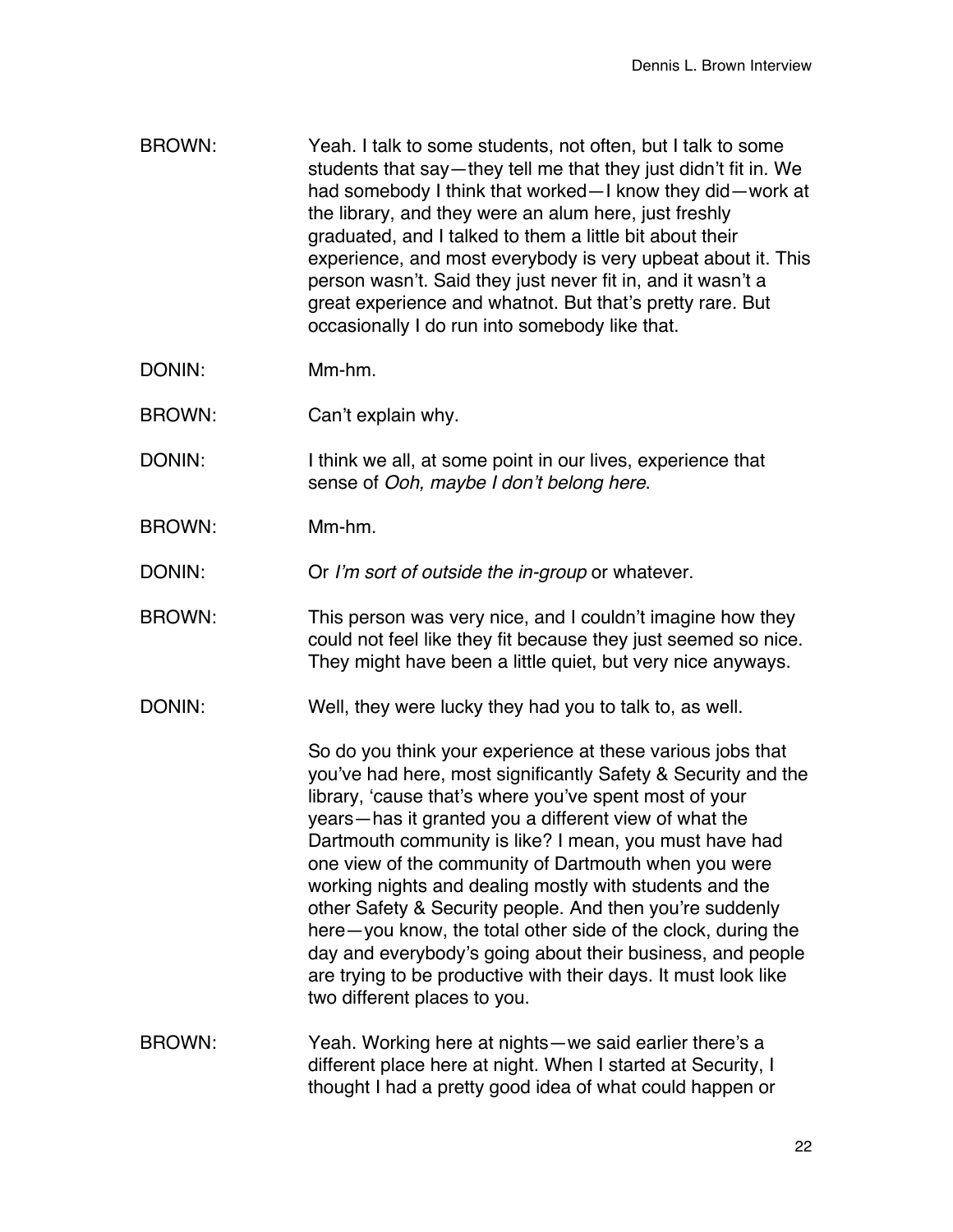| what was likely to happen, but, you know, I dealt with-I     |
|--------------------------------------------------------------|
| shouldn't say "you know," 'cause I've not told it yet, but I |
| dealt with so many situations and pretty much enjoyed all of |
| them. I even made a bed for a woman one time. We were        |
| here at graduation, and I think this was over at Richardson  |
| Hall, and they had gotten a dorm room to stay for            |
| commencement-                                                |

- DONIN: Oh, yeah.
- BROWN: —and the blankets they were given were full of dog hair. I wouldn't have put them on my bed, either. But she stood by, and I rounded up some sheets 'cause the sheets were all bloodstained, too.
- DONIN: Ooh!
- BROWN: It was a filthy mess. I don't blame her for being upset. But I rounded up some new blankets and some new sheets for her, and, again, the range of Security—we respond to everything.
- DONIN: [Laughs.]
- BROWN: So I went to give them to her, and she, like, held fast, and I got the message that she wanted me to make her bed, so I did. I took time, and I made it up. It didn't hurt me any. And when I left, she was smiling, and I think she felt she got some good service. And so I've done that.

A bad night: I had a female that jumped out of a third floor window on me at the Panarchy House. And that was a rough night.

- DONIN: Oh!
- BROWN: This was on School Street, over and down below here. And so that was a rough night.
- DONIN: Did she survive?
- BROWN: Yeah, she was banged up and whatnot, but she did survive, thankfully. So those things are things that I didn't necessarily know I'd bump into. I believe—I'm not sure if I still hold the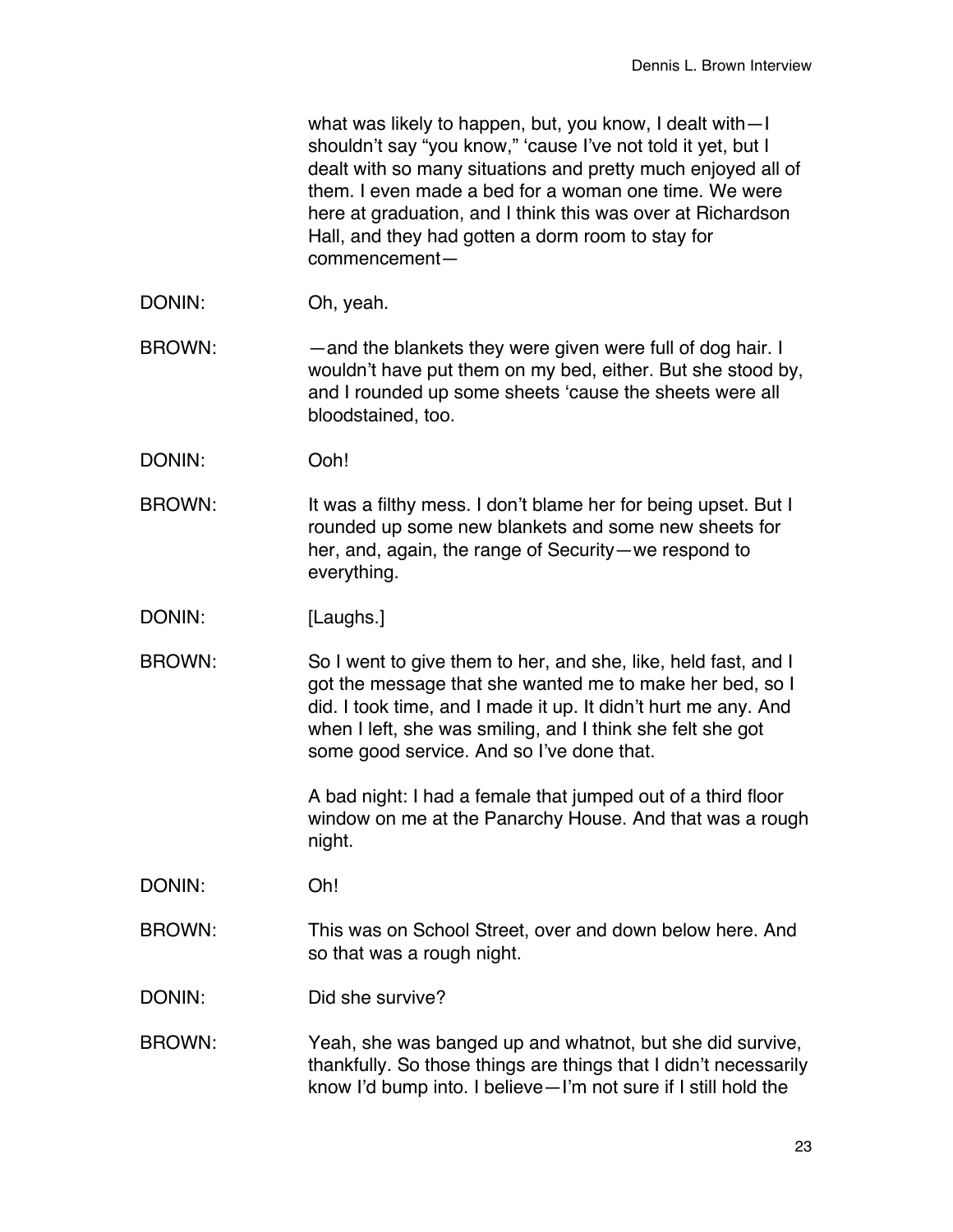record, but I think I hold the record on bringing the most intoxicated person to Dick's House. This person—I was over at the Choates, and I was on an unrelated call, but I saw these two kids looking around the corner at me, and I thought, *Something must be up*, so I investigated further. And then I went in the men's room, and this one kid is standing there, and he's was gray. He was just kind of standing there, just dopey, and he didn't look right. So I said, "You better come with me."

So we walked over—we got in the cruiser and walked up into Dick's House, second floor of Dick's House, and this kid was walking and talking, but he immediately got sent to the ER because he was way over—if anybody goes to Dick's House, if they're over 3, they go for intoxication poisoning, to DHMC. And he was shipped there immediately.

And so, yeah, these things did surprise me.

DONIN: You weren't kidding that you were saving lives.

BROWN: I saved quite a few, actually, I think, in my time. There was actually, most of my nights consisted of, like, one big thing that would happen. Well, that night that the female jumped out of the window on me, I had just revived a female over at Bones Gate fraternity, on Webster Ave. She was out cold. I don't know if it was a combination of—I'm sure there was alcohol involved. I'm not sure if there was any other chemicals, but I had just revived her. And it was one where I'd had to do a sternum rub on her. And she was out, out, out.

> And just got her in the ambulance and it had gone, and then I'd got a call about somebody on a rooftop over at the Panarchy House. And I figured when I went over there that's how the call came in. I figured it was somebody that went out an "Exit Only" door or something and locked themselves out on the roof. But then [chuckles] when I got over there, she was threatening to jump because the world was comin' to an end.

What it turned out to be is a same-sex partnership that had just dissolved, and she wasn't happy about it. And I dealt with quite a few of those issues, and I enjoyed working with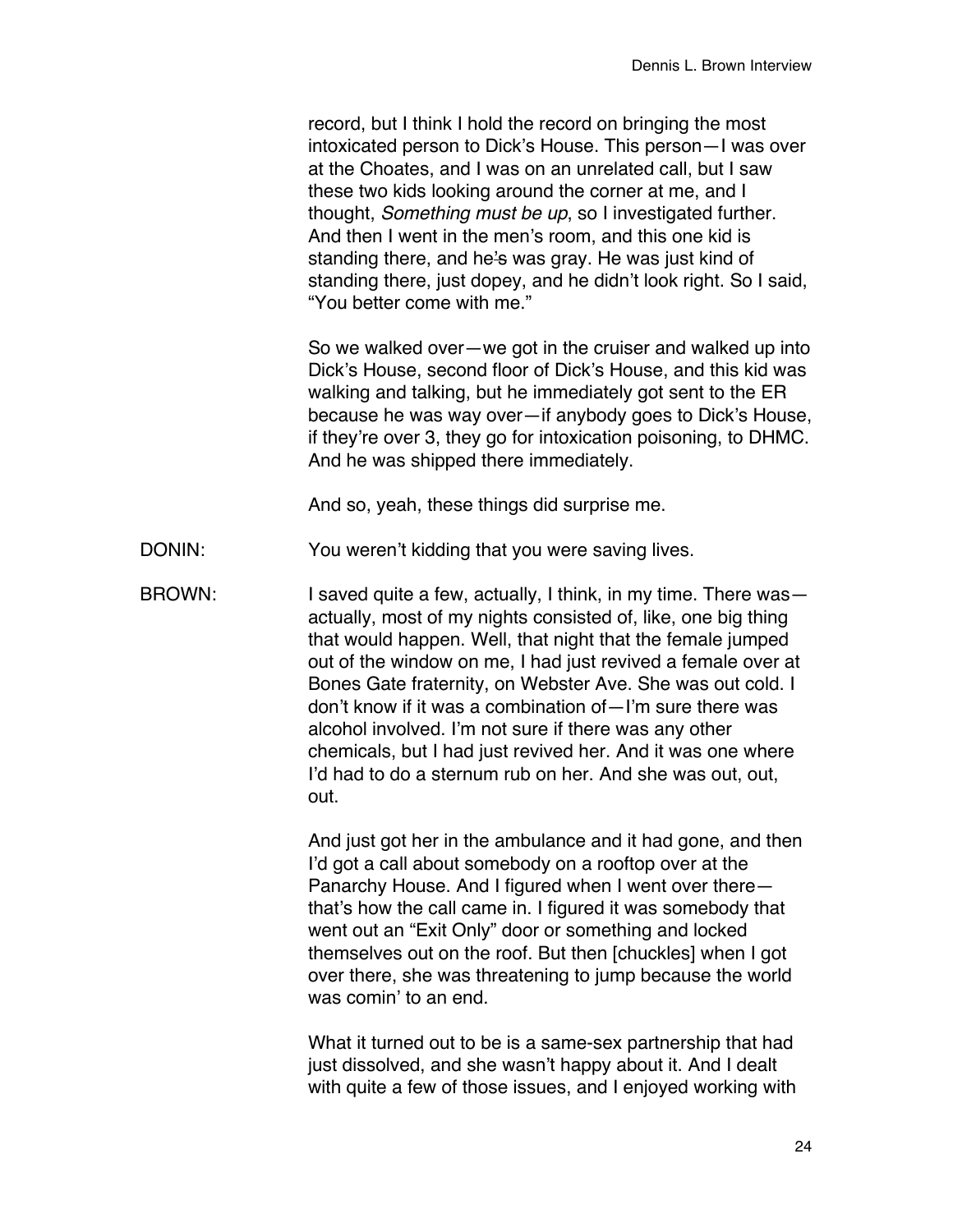people on that stuff. There's some people that are really in crisis over that sort of thing, of learning about themselves and coming out. I'm happy to have been involved in that process for a lot of kids.

DONIN: Well, I keep saying they were lucky to have you nearby.

So did you—I mean, this sounds like you had to make a lot of medical judgments about people's level of being inebriated. How did you learn that?

- BROWN: I had some good trainers at Security. It's different at Security nowadays because—and it's probably for the better; I never really worked with them much. But now they have Dartmouth EMS that goes with them—
- DONIN: Oh, yes.
- BROWN: —that handle all the medical issues. But when I was running around here at night, it was [chuckles] pretty much me, so if I got into that much trouble, I called for Hanover.
- DONIN: You'd call the Hanover fire department?
- BROWN: Yeah.
- DONIN: Wow.
- BROWN: But still, as a first responder, you're there to, you know, at least triage things to get 'em to that point.
- DONIN: Mm-hm, mm-hm.
- BROWN: Yeah.
- DONIN: And you—this is amazing! This was not that long ago. We're talking only ten years ago.
- BROWN: Yeah, that's true. Actually, I was here on my eleventh year a couple of days ago.
- DONIN: Well, you certainly made a huge difference in the lives of some of these students. I mean, more than just keeping some of them from dying. Do you feel like your relationship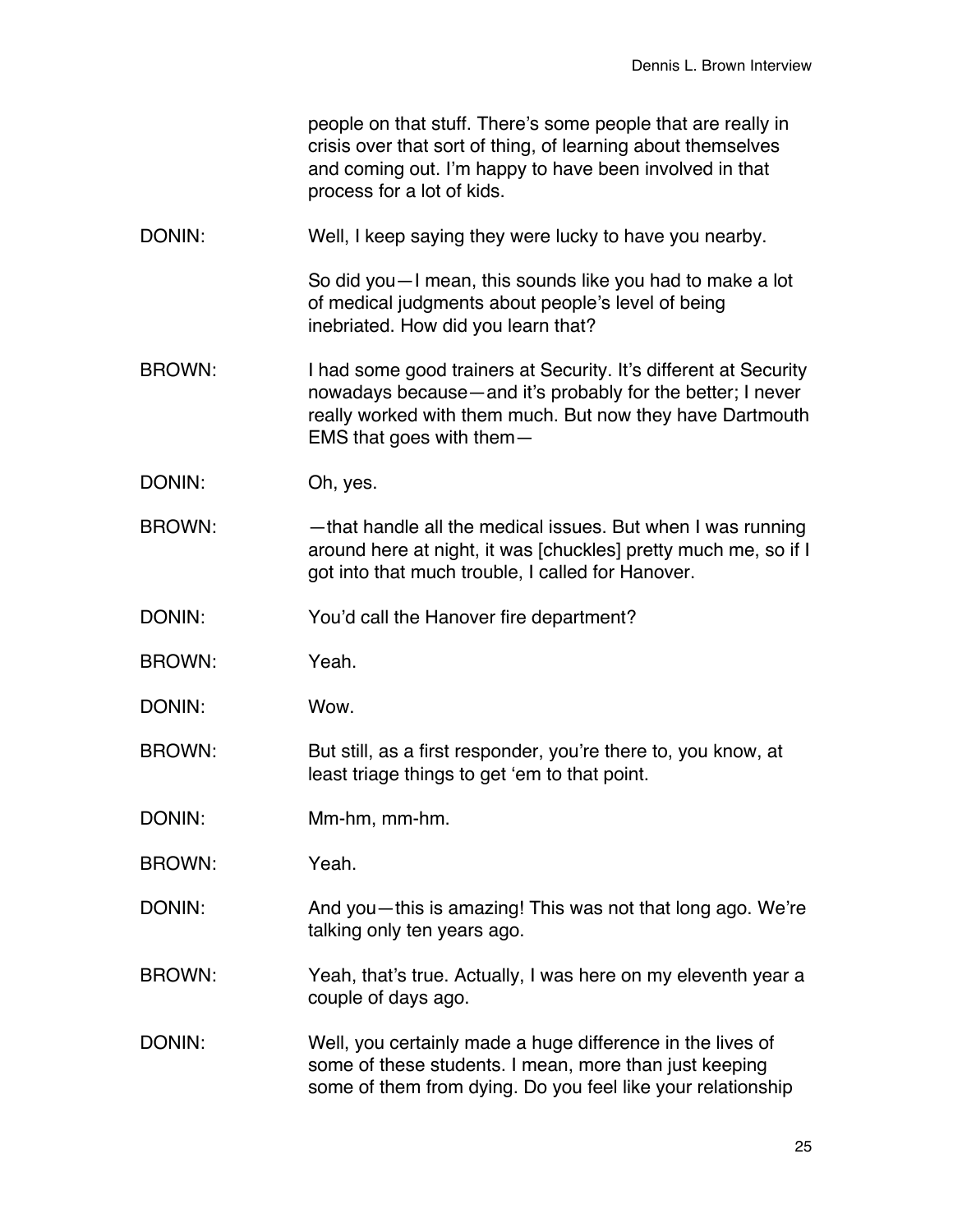with the college has changed from when you started here as a security officer and now you're a librarian? I mean, how do you feel about Dartmouth as an employer?

- BROWN: Well, I mean, things have changed? Yeah, I'm sure they have, because I think people have gotten to know me. You know, of course, getting established and known and so forth, so—going back to the economic downturn and so forth that we had, the employee-employer aspect here has certainly changed. You know, any shortcomings that Dartmouth might have, I still think it's still one of the best places to work in the Upper Valley, so I'm happy to be here.
- DONIN: Mmm. Well, I think Dartmouth is obviously happy to have you as well.

And how would you describe who your community is at Dartmouth? Or do you have sort of separate communities? I know you referred to the Safety & Security people as family, and we can use the word "family" as well. How would you describe your Dartmouth family now? It seems to have grown.

BROWN: Yeah. You know, enthusiasm is contagious, and I like to spread that wherever I can. I worked a lacrosse game last Friday night, and one of the event staff that was there was a former—I mean, still works at Facilities, and I got to see her. I hadn't seen her in a long time, so we had a long chat, and—good friends. And so I hopefully have touched everybody wherever I've gone. I try to get to know people.

> As far as *who's* in the community that I would be relating to, I'd just say "all" 'cause we're all on the same plan and same game, and so I'd like to get to know everybody if I can.

- DONIN: That's a great attitude. So you're definitely not one that is going to be the cause of the many people here we see who feel like, you know, they either don't belong or that they're an outsider. I would say you're one of those who makes them feel like an insider and that they *do* belong.
- BROWN: I sure do try my best with that.